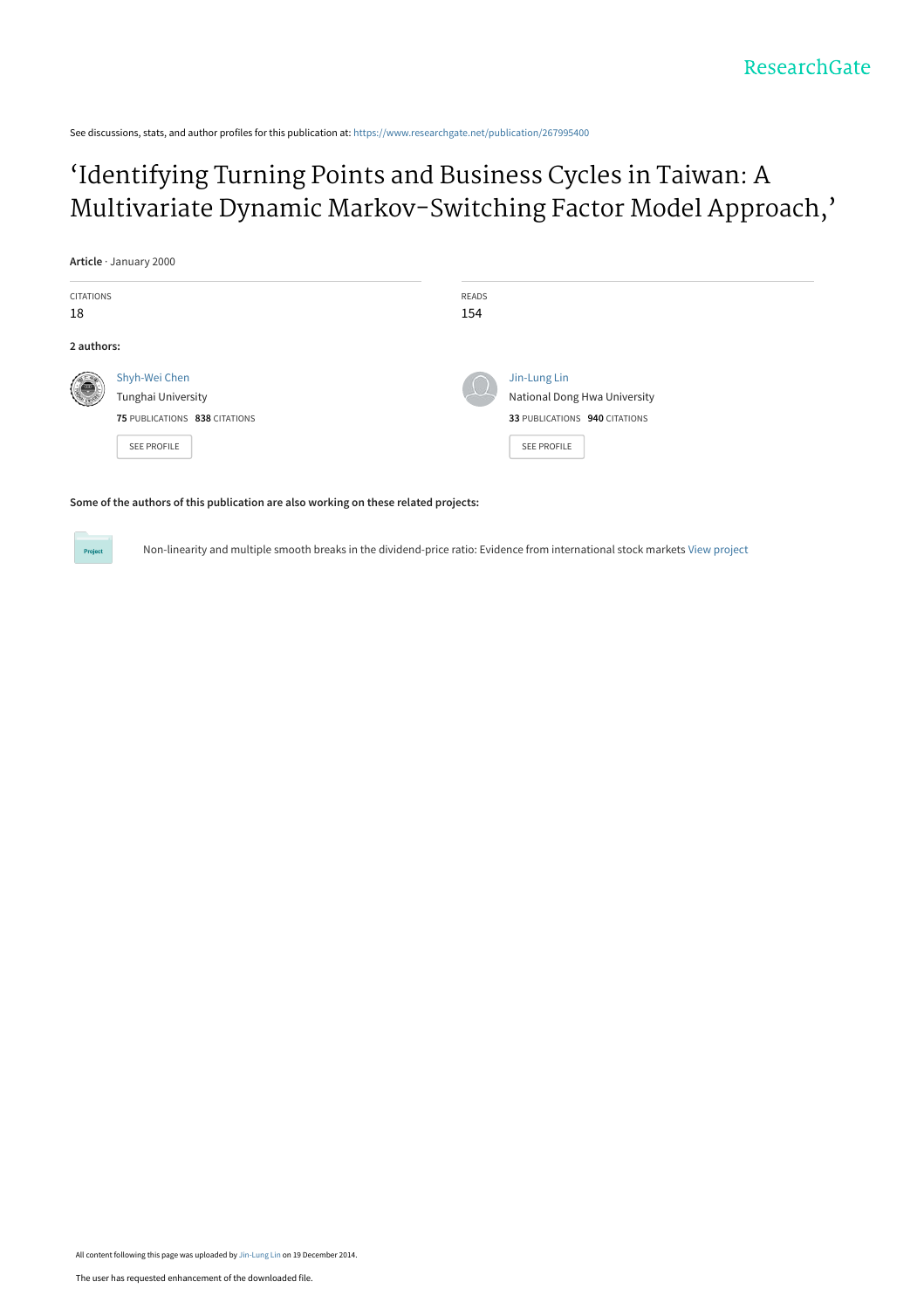# IDENTIFYING TURNING POINTS AND BUSINESS CYCLES IN TAIWAN: A MULTIVARIATE DYNAMIC MARKOV-SWITCHING **FACTOR MODEL APPROACH**

Shyh-Wei Chen Jin-Lung Lin<sup>\*</sup>

### **ABSTRACT**

 This paper builds upon the ideas proposed by Diebold and Rudebusch (1996) and estimates a multivariate dynamic Markov–switching factor model for a vector of macroeconomic variables. The approach captures both the idea of the business cycle as expressing co–movement in several macroeconomic variables as well as the asymmetric nature of business cycle phases. We transform the empirical models into state–space representation, and adopt Kim's (1994) algorithm to implement the estimation. The empirical results suggest that the business chronologies identified by the multivariate Markov–switching factor model in terms of GDP, consumption and investment are more consistent with the CEPD–defined chronologies than those defined by the univariate Markov–switching models, especially for the post–1990 period.

Keywords: Markov–switching factor model, State–space model, Kalman filter, Business cycle

<sup>\*</sup> Shyh–Wei Chen is Assistant Professor, Department of Economics, Tunghai University. Jin–Lung — Institute of Economics-Institute of Economics-Institute of Economics-Institute thank the thank two constants anonymous referees and an associate editor for helpful comments and suggestions Thanks are also due to Chang-Jin Kim for providing us with the GAUSS code used in this paper. Any remaining errors are entirely our responsibility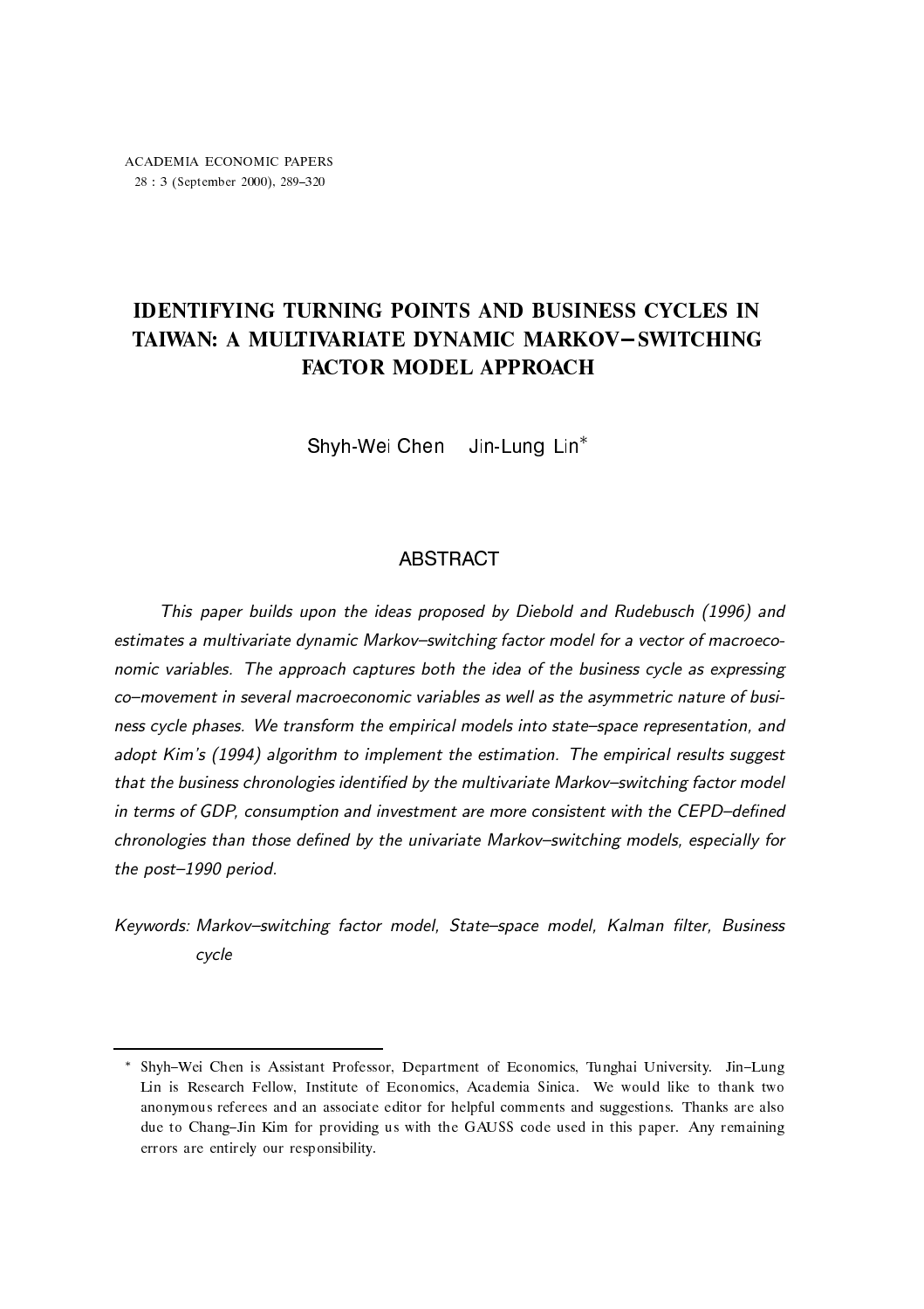### **INTRODUCTION**

Following on from the initial work by Burns and Mitchell - a great deal of effort has been focused on measuring business cycles and identifying their turning points are points and  $\mathcal{A}$  and  $\mathcal{A}$  and  $\mathcal{A}$  and  $\mathcal{A}$  are points of  $\mathcal{A}$  and  $\mathcal{A}$ expansions occurring at about the same time in many economic activities, followed by similarly general recessions, contractions and revivals..." That is, they established two defining characteristics of the business cycle. The first was the co-movement among economic variables through the cycle which was stressed by Lucas - Lucas - drew attention to a key business cycle fact outputs of broadlyde
ned sectors move together. Lucas's view is part of a long tradition that has stressed the coordination of activity among various economic sectors and the resulting co movement in sectoral outputs. The second characteristic was the presence of nonlinearity in the evolution of the business cycle, that is, regime switching at the turning points of the business cycle. However, as noted by Diebold and ervorbusch (progly hered the bupiers of here business cycle have generally been considered in isolation from one another in the literature. For instance, Hamilton's - regimeswitching model characterizes nonlinearity in an individual economic variable while the Stock and Watson - Watson - Watson - Watson - Watson - Watson - Watson - Watson - Watson - W appears to accurately capture the co-movement among economic variables. Diebold and Rudebusch - proposed a multivariate dynamic factor model with regime switching which encompasses these two features of the business cycle. However, they did not actually undertake estimation as maximizing the exact log-likelihood of this model involves a substantial computational burden. Recently, Kim and You are considered the interest of the interest of the interest of the interest of the interest of the interest forward by Diebold and Rudebusch - to investigate United States business cycle behavior in terms of coincident indicators, and resolved the estimation problem by approximating the maximum likelihood method and the Gibbs sampler approach respectively.<sup>1</sup>

For a theoretical review of business cycle theory- readers may refer to Gordon - Mullineux et al and papers refereed to therein for details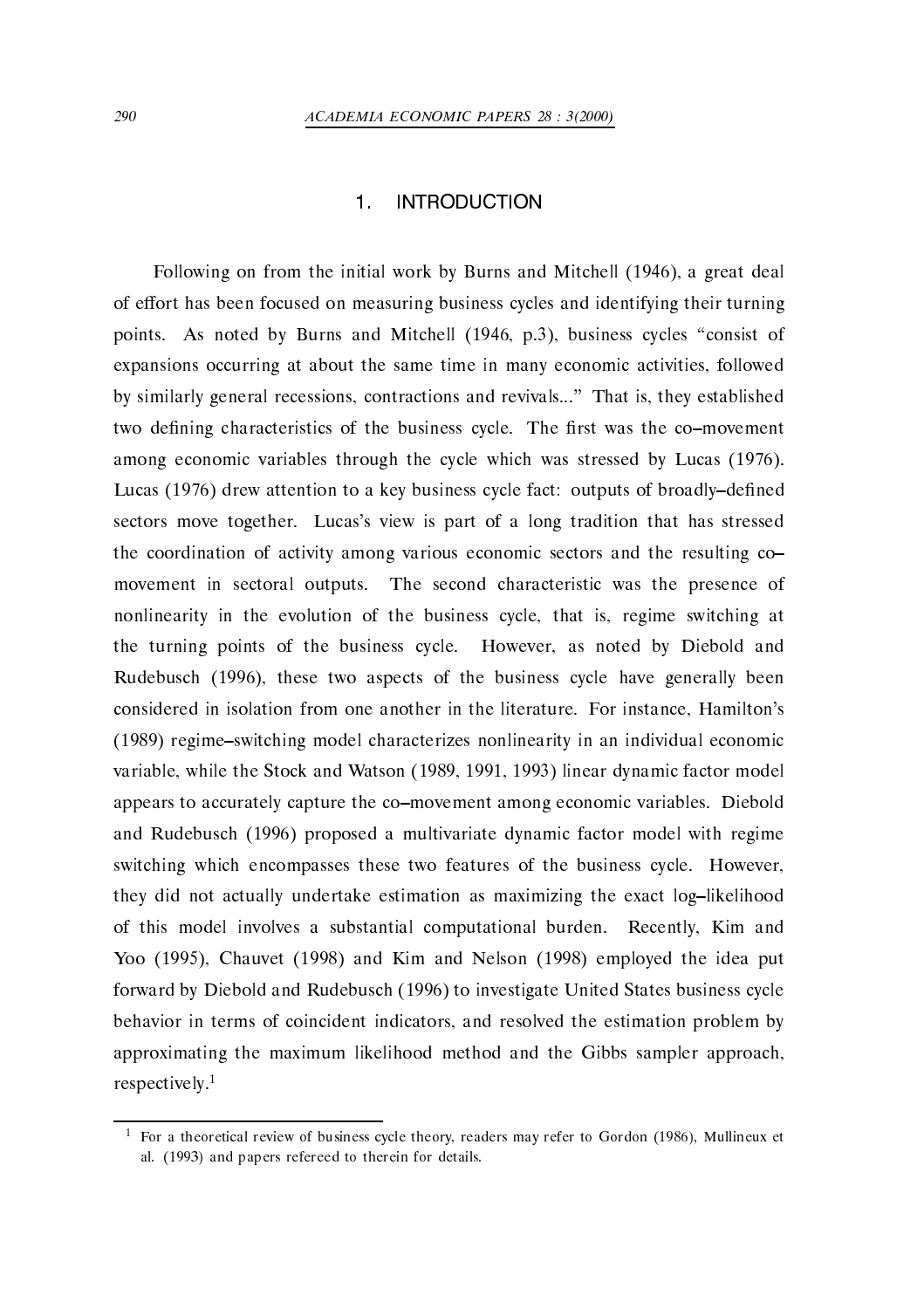Although there is an abundance of studies on the business  $cycle<sup>2</sup>$  studies on business cycles in Taiwan are not common in the literature. Lin and Huang - used the dynamic factor model developed by Stock and Watson - -- - to measure Taiwans leading and coincident economic indicators and their relationship with the business cycle Huang Kuan and Lin - 
rst applied the univariate Markov-switching model to identify the turning points of the business cycle in Taiwan — and Chen and Chen and Chen and Line (Theory and Chen and Chen and bivariate and time-varying Markov-switching models, respectively, to investigate the ability of the leading and coincident indicators to date Taiwan's business cycle. They found that the posterior probability of the Markov-switching model exhibited a low correlation with the business chronologies defined by the Council for Economic Planning and Development CEPD especially for the post- period Another related the components in the two Taiwans business cycle is that of Huang (Hold ), who is the control of Huang estimated Hamilton's model and used three kinds of regime to investigate whether the asymmetrical behavior of the plucking model of the plucking model  $\mathbf{p}$ - held in Taiwans business cycle These studies on Taiwans business uctuation all share a common shortcoming: they failed to identify the business chronologies with the CEPD standard chronologies especially for the post-called post-called the state of the postfailure of these models can be explained by the fact that the annual growth rate of . The from the changing trends of an average exchanging the average exchanging the average exchanging the contr over this period is 8.20 percent, and there are 40 quarters where the economic growth rate is over - percent is well known that Taiwans experiences in the Taiwans economic is well as the Taiwans economic is well as the taiwans economic is well as the taiwans economic is well as the Taiwans economic i growth rates are relatively high in the periods of the periods of the periods of the  $\mu$ down for the post-s The average economic growth rates for the pre-s and the post-post-post-post-post-percent respectively. The percent respectively is a set of the percent respective , with model with model with means with means with means  $\alpha$  and  $\alpha$  growth rate, the GDP growth rate the GDP growth rate the GDP growth rate the GDP growth rate of  $\alpha$ estimates of highest states are - percent and lowgrowth states are - percent and  $p$ in Taiwan respectively It is reasonable that the post-s will be identi
ed as a contraction phase, although there are two more CEPD-defined contraction chronologies for the post-based of the post-based of the post-based of the post-based of the post-based of the

 $\sim$  See, for instance, the special issue of *Journal of Business and Economic Statistics*,  $12(3)$ ,  $1994$ , for various extensions of Hamilton's (1989) original model on U.S. business fluctuations.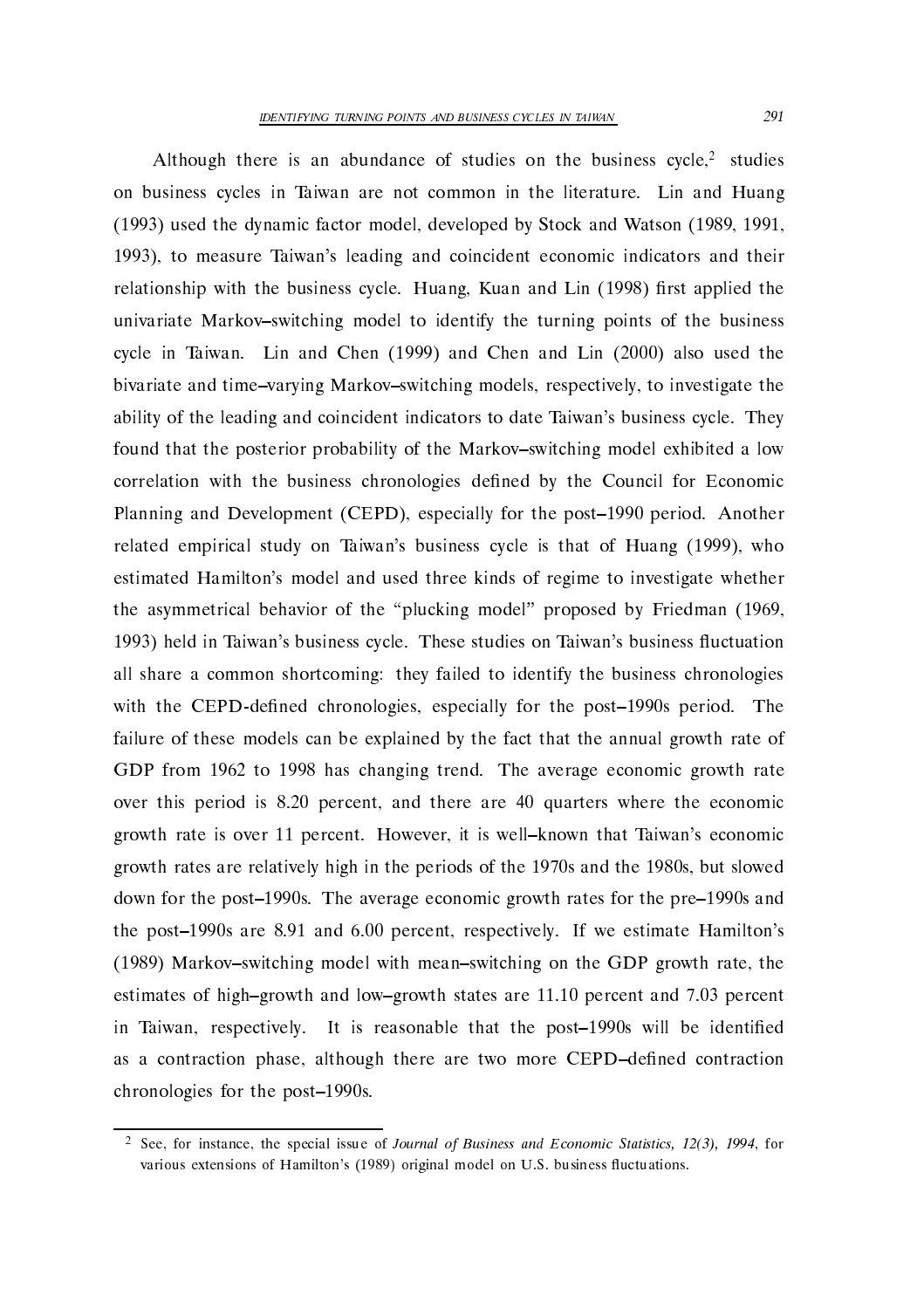### ACADEMIA ECONOMIC PAPERS -

as pointed out by Diebold and Rudebusch - the signed of these papers simultants and  $\mathcal{L}_{\mathcal{A}}$ neously considered co-movements among economic variables and nonlinearity. This paper intends to fill this gap by applying a multivariate dynamic Markov-switching factor model to estimate and measure the business cycle and identify turning points in Taiwan. We first transform the empirical models to the state–space representation, and adopt Kims - (i.e. ) implement to implement the economics continues of the estimation lter is synthesis of the Hamilton of the Kalman and the Hamilton and the Hamilton of the Kalman and the Kalman empirical results suggest that the business chronologies identified by the multivariate Markov-switching factor model in terms of GDP, consumption and investment are more consistent with the CEPD-defined chronologies than those by the univariate  $\mathcal{M}$  and the post-correlation models especially for the post-correlation models especially for the post-correlation models especially for the post-correlation models especially for the post-correlation models. The pos

In addition to this introduction, the rest of this paper is organized as follows. Section 2 describes both the univariate Markov-switching and multivariate Markov-switching factor models in detail. The empirical results and implications are presented in Section We conclude our paper in Section and discuss Kims - method in the appendix 

#### **MODEL SPECIFICATION**  $\overline{2}$

### Univariate Markov-Switching Models

Let  $\tilde{y}_t$  denote the logarithmic transformation of real GDP<sub>t</sub> (CP<sub>t</sub>, IFIX<sub>t</sub> or EX<sub>t</sub>) and  $y_t$  the corresponding annual growth rate of  $\tilde{y}_t$ , i.e.,  $\tilde{y}_t = \log(\text{GDP}_t)$  and  $y_t = \tilde{y}_t - \tilde{y}_{t-4}$ <sup>3</sup>. The univariate Markov-switching model of GDP is as follows:

$$
y_t = n_t + z_t \tag{1}
$$

$$
n_t = \beta_{S_t} \tag{2}
$$

$$
\beta_{S_t} = \beta_0 + \beta_1 S_t, \ S_t = 0, 1 \tag{3}
$$

$$
z_t = \phi_1 z_{t-1} + \dots + \phi_q z_{t-q} + \varepsilon_t, \ \varepsilon_t \sim \text{i.i.d.} N(0, \sigma^2)
$$
 (4)

The detailed definitions of the empirical variables are explained in Section 5.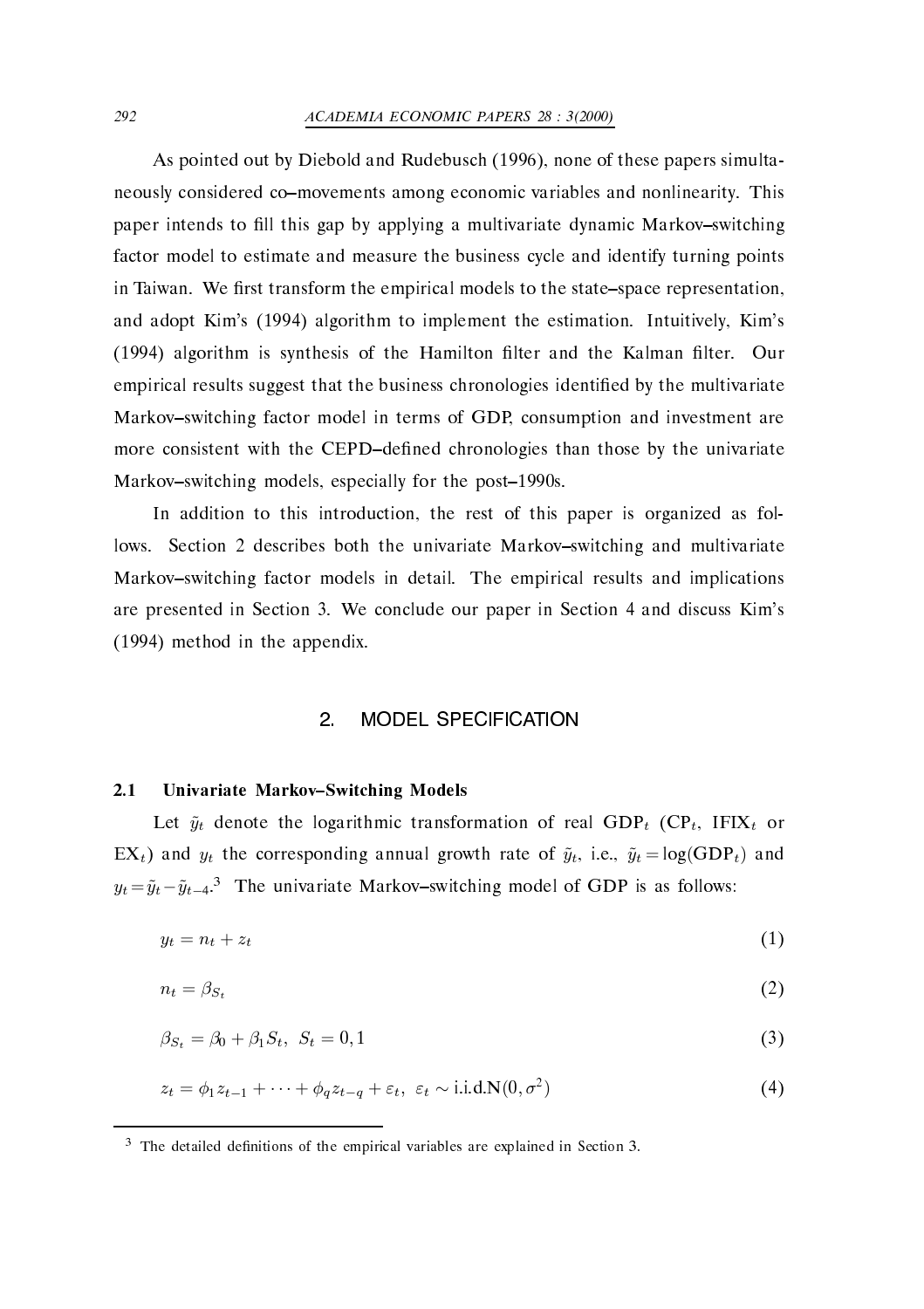where the unobserved state variable  $S_t$  follows a first order Markov chain:

$$
Pr[S_t = 0 | S_{t-1} = 0] = q, \t Pr[S_t = 1 | S_{t-1} = 1] = p,
$$
  

$$
Pr[S_t = 1 | S_{t-1} = 0] = 1 - q, \Pr[S_t = 0 | S_{t-1} = 1] = 1 - p \t (5)
$$

We consider an unobserved latent variable  $S_t$  which takes on the value 1 when GDP is in expansion and  $0$  when GDP is in contraction.

### A Multivariate Dynamic Factor Model with Regime-Switching

A vector of macroeconomic variables displaying co-movements with aggregate economic conditions is modeled as being composed of two stochastic autoregressive processes - a single unobserved component, which corresponds to the common factor among the observable variables, and idiosyncratic components.<sup>4</sup> A stochastic trend is not included in the dynamic factor model based on evidence that each of the series studied might be integrated but not cointegrated.<sup>5</sup> The univariate unobserved component model is extended to become a dynamic Markov-switching factor model, i.e.,  $MS(s)-DF(q, k)$ , as follows:

$$
\mathbf{y}_t = \boldsymbol{\gamma}(B)n_t + \mathbf{z}_t \tag{6}
$$

$$
\phi(B)n_t = \beta_{S_t} + \eta_t, \ \eta_t \sim \text{i.i.d.}N(0,1) \tag{7}
$$

$$
\beta_{S_t} = \beta_0 + \beta_1 S_t, \ S_t = 0, 1 \tag{8}
$$

$$
\mathbf{z}_t = \mathbf{A}_1 \mathbf{z}_{t-1} + \dots + \mathbf{A}_k \mathbf{z}_{t-k} + \varepsilon_t, \ \varepsilon_t \sim \text{MVN}(\mathbf{0}, \boldsymbol{\Sigma})
$$
(9)

where  $\mathbf{y}_t = [y_{1t}, y_{2t}, \cdots, y_{nt}]^\prime$  is an  $(N \times 1)$  vector of the annual growth rate of macroeconomic variables and its deviations from the their means and  $\mathbf{Z}_t = [z_{1t}, z_{2t}, \cdots, z_{nt}]'$ is an  $(N \times 1)$  vector stationary series. The processes of  $\mathbf{y}_t$  are driven by an unobserved

 $\pm$  1 ne common factor of this model will not represent the common stochastic trend component of the  $\pm$  $\mathcal{N}$  in Stock and Watson in The common factor in this model is to capture in this model is to capture in this model is to capture in this model is to capture in the common factor in the common factor in the common fac the business cycle features among the macroeconomic variables

The evidence of a no cointegration relationship among the variables is presented in Section 3.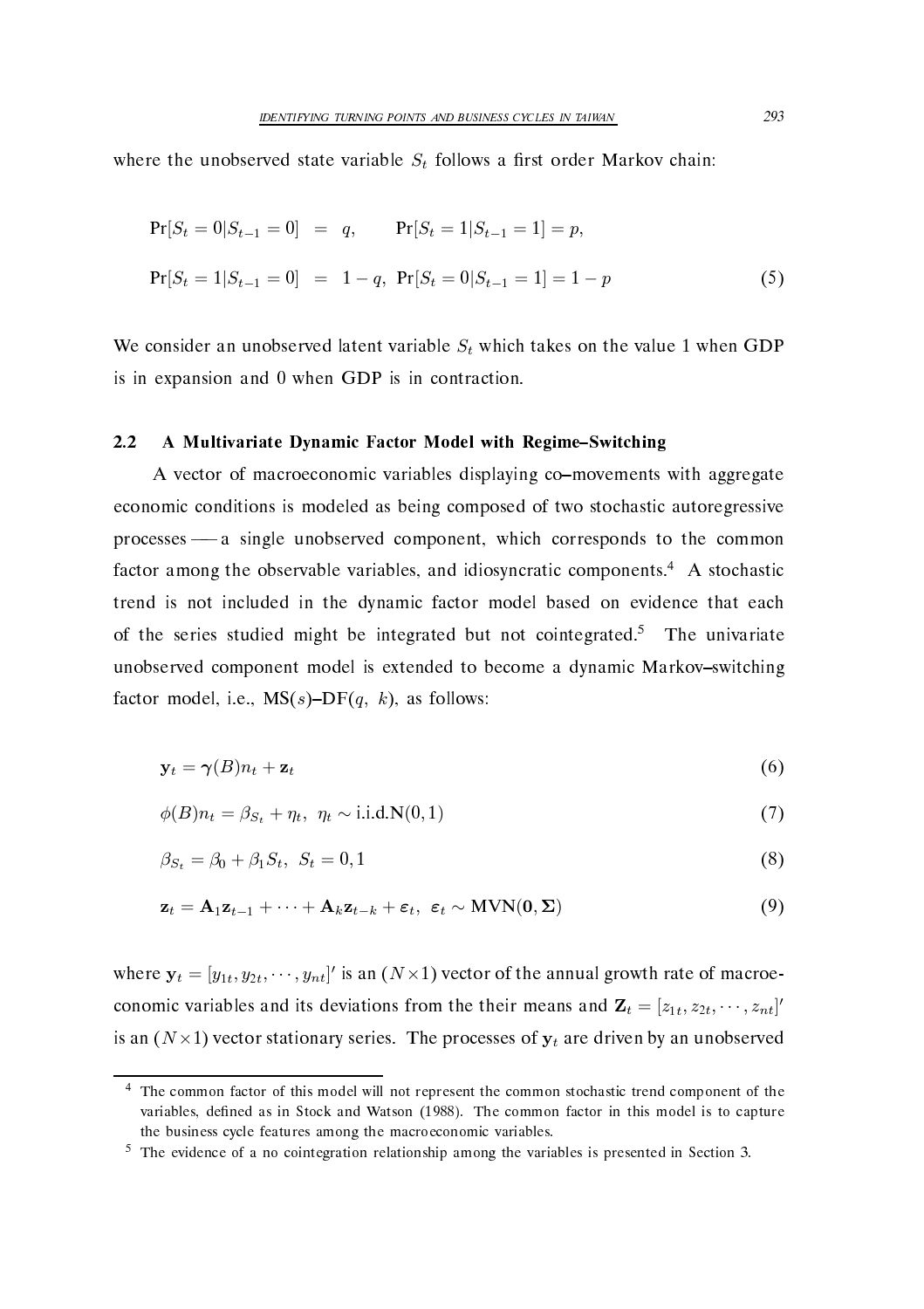

Figure 1 The Left Panels Show the Scatter Plots of GDP, CP, IFIX and EX (in log form), and Their Corresponding Annual Growth Rates Are in the Right Panels

component for all variables denoted by  $n_t$  and by an idiosyncratic component given by  $\mathbf{z}_t$ .  $\phi(B)=(1-\phi_1B-\cdots-\phi_qB^q)$  is a scalar lag polynomial and  $\gamma(B)$  is a vector polynomial. The identification conditions of equations (6) to (9) are as follows. First, it is necessary to set the factor variance to one or give it a scale using the same units as one of their regression coefficients. For the case in which only the mean switches, normalization can be achieved by setting  $\sigma_{\eta_t}^2 = 1$ . This is a normalization with no substantive implications. Second, the innovations in  $\varepsilon_t$  are mutually and serially uncorrelated white noise, i.e., the covariance matrix  $\Sigma$  and  $(N \times N)$  coefficient matrix  $A_i$ ,  $i = 1, 2, \dots, k$ , are diagonal, to ensure that common factor and idiosyncratic terms are mutually uncorrelated at all leads and lags. In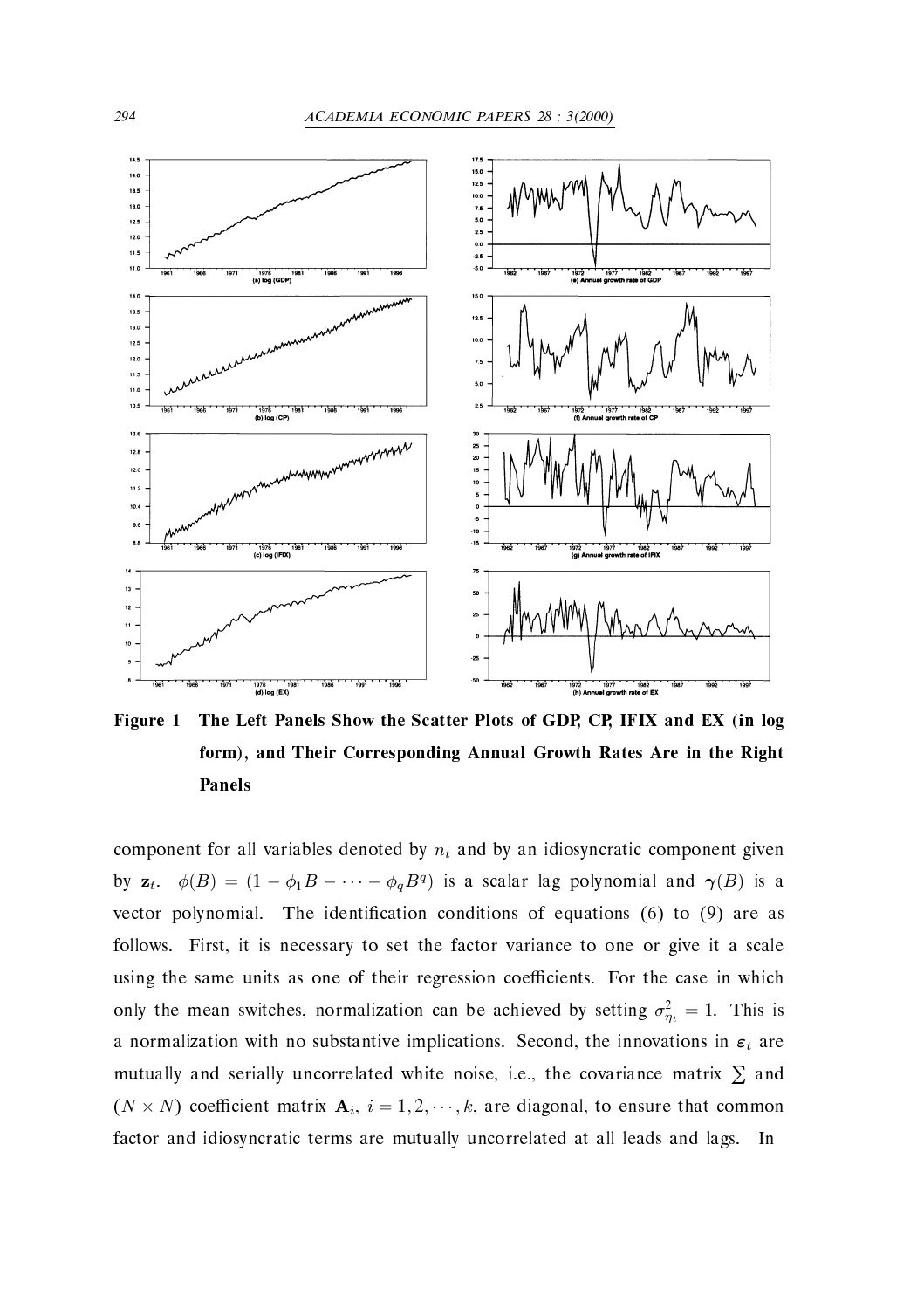

Figure 2 The Histogram for the Annual Growth Rate of GDP

other words, the model is complete, i.e.,  $y_t$  is determined only from contemporaneous and past values of  $n_t$  and  $\mathbf{z}_t$  and, since there is only one factor,  $n_t$  is the only source of co-movements of the *n* time series  $y_t$ . Additionally, the random variables  $y_t$ ,  $z_t$ and  $\varepsilon_t$  are assumed to be covariance stationary. For a more detailed discussion of the identi
cation conditions of dynamic factor models readers are referred to Geweke and Singleton -- Stock and Watson - -- and Chauvet - 

#### **EMPIRICAL RESULTS** 3

#### $3.1$ Data Analysis

a vers and mulling the meaning of the meaning of the meaning of the meaning of the meaning of the meaning of th of the term 'business cycle', namely: the existence of (negative) serial correlation in key real macroeconomic aggregate series, such as output, consumption and unemployment, and nominal series, such as inflation, and co-movements between various series; in the sense that there are leading or lagging (as well as coincident) relationships between them over time, which may or may not imply causality." Our empirical variables consist of real gross domestic product (GDP), real private consumption expenditure  $(CP)$ , real gross domestic fixed capital formation  $(IFIX)$ and real exports of goods and services (EX).  $^6$  The seasonally–unadjusted real GDP

 $\sim$  See Zarnowitz and Moore (1960) who also emphasized the cyclical comornity and coherence of numerous macroeconomic variables- which implies that these series are driven by a common stochastic component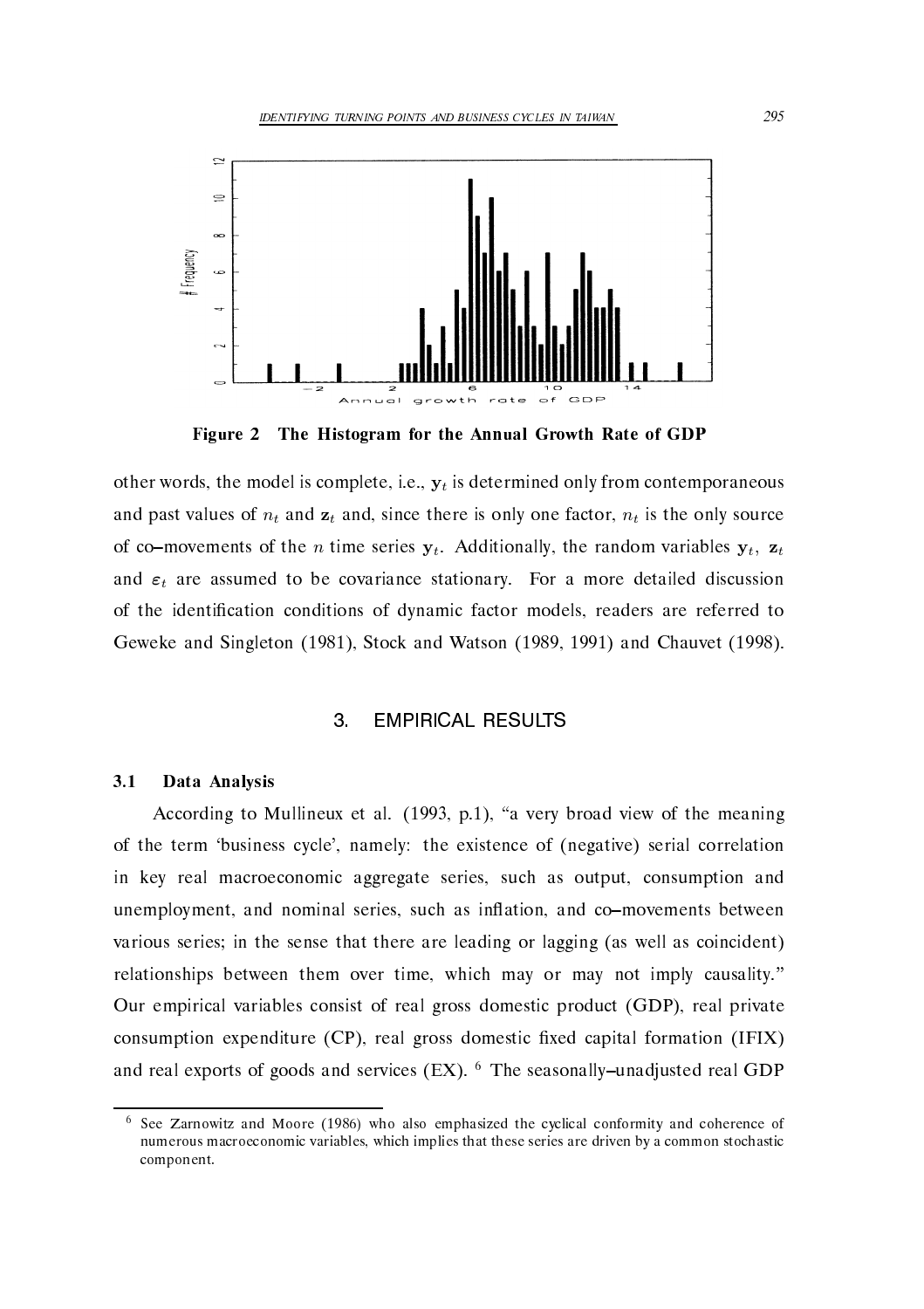

Figure 3 The Histogram for the Annual Growth Rate of CP



Figure 4 The Histogram for the Annual Growth Rate of IFIX

is used as a major summative measure of the business cycle, and all the series are taken from the AREMOS data bank for the Taiwan Area. The empirical data comprise quarterly data from --Q- to -Q which amount to - observations The reason we use seasonally–unadjusted data is as follows. The simulation results of Franses and Paap - showed that for the seasonallyadjusted data based the the typical two states are in  $\mathbf{a}_i$  as in the business controlled as in the business cycle of the business cycle uctuations tend to be smoothed out Lin and Chen - also found similar results for Taiwan data. The scatter plots of the series after logarithmic transformation and  $\mathbf r$  corresponding annual growth rates are included in Figure - included in Figure - included in Figure - included in Figure - included in Figure - included in Figure - included in Figure - included in Figure - included there is an upward trend and also seasonality in our empirical series. The seasonal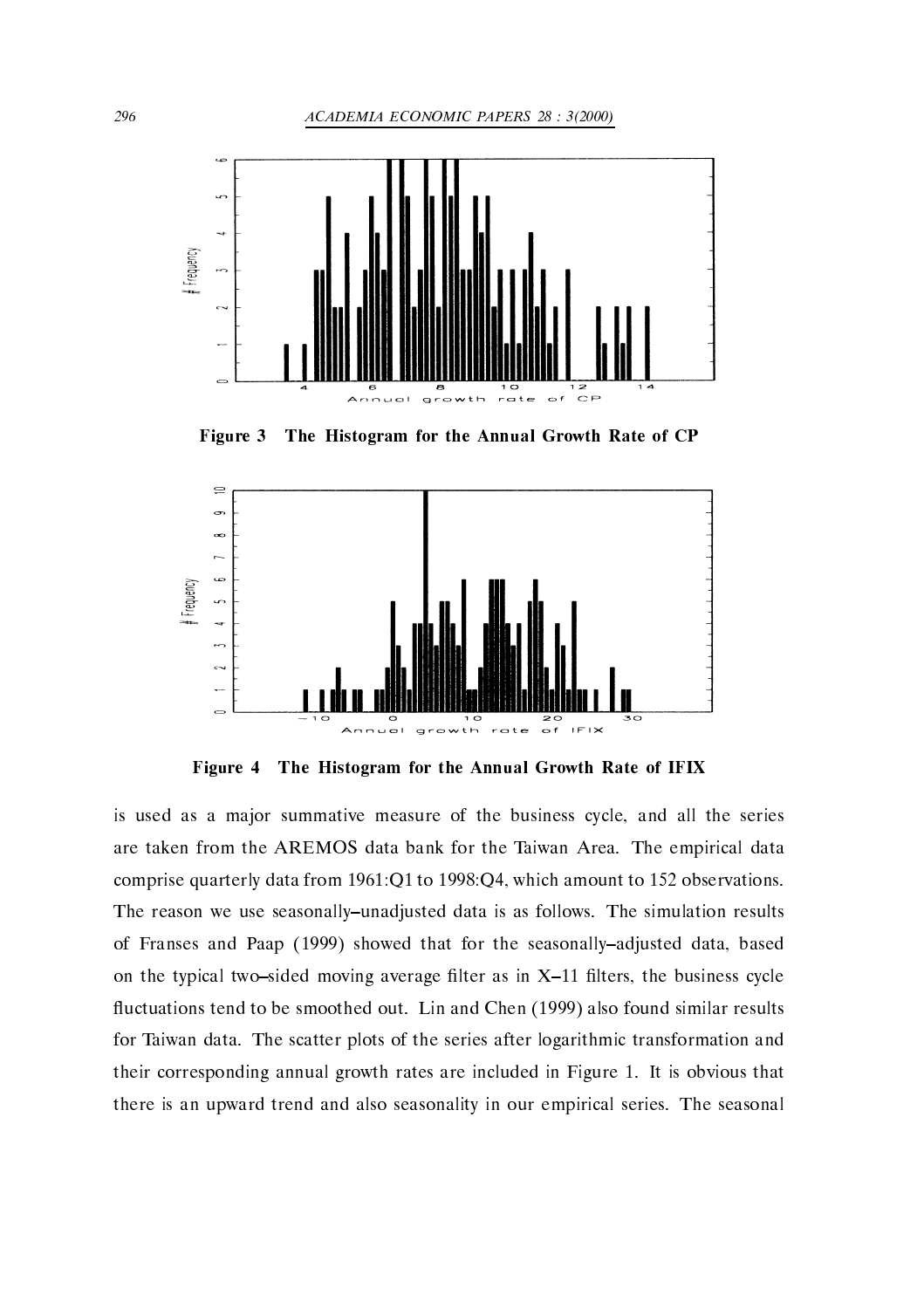

Figure The Histogram for the Annual Growth Rate of EX

unit root test procedure of Hylleberg et all  $\mathcal{E}$  and  $\mathcal{E}$  is adopted to detect the seasonality of the seasonality of each series. The test is to perform the following regression:

$$
\Phi_q^*(B)y_{4,t} = \pi_1 y_{1,t-1} + \pi_2 y_{2,t-1} + \pi_3 y_{3,t-2} + \pi_4 y_{3,t-1} + \varepsilon_t
$$
\n(10)

where  $\Phi_q^*(B) = 1 - a_1B - a_2B^2 - ... - a_qB^q$  with  $q = 4$ ,  $y_{1,t} = (1 + B + B^2 + B^3)\tilde{y}_t$ ,  $y_{2,t} = -(1 - B + B^2 - B^3)\tilde{y}_t$ ,  $y_{3,t} = -(1 - B^2)\tilde{y}_t$  and  $y_{4,t} = (1 - B^4)\tilde{y}_t$ ,  $\tilde{y}_t$  is the logarithmic transformation of the raw data For testing the root - zero frequency and root -1 (2 cycles per year), this is simply a test of  $\pi_1 = 0$  and  $\pi_2 = 0$ , respectively. For the complex root, it is equivalent to testing  $\pi_3 = 0$  and  $\pi_4 = 0$ , or a joint test  $\pi_3 \cap \pi_4 = 0$ . The results are summarized in Table 1. The table shows that the seasonally-unadjusted GDP, CP and IFIX appear to have a seasonal unit root, and that EX has only a regular unit root.<sup>7</sup> From Observing the histogram of annual growth rates for each series as shown in Figures 2 to 5, it is apparent that each series may not come from a unimodal distribution. This is especially the case for the histogram of GDP, which has an obvious bimodal appearance. In the univariate analysis, data are expressed as one hundred times the fourth difference of the logarithm of each series. In the multivariate case, data are standardized by subtracting the sample mean from each variable and dividing by the corresponding standard deviation 

We also performed the augmented Dickey–Fuller  $\tau_{\tau}$  test for the presence of unit root for each series, and it was found to be unable to reject the null hypothesis of integration against the alternative of stationarity at the 5% significant level.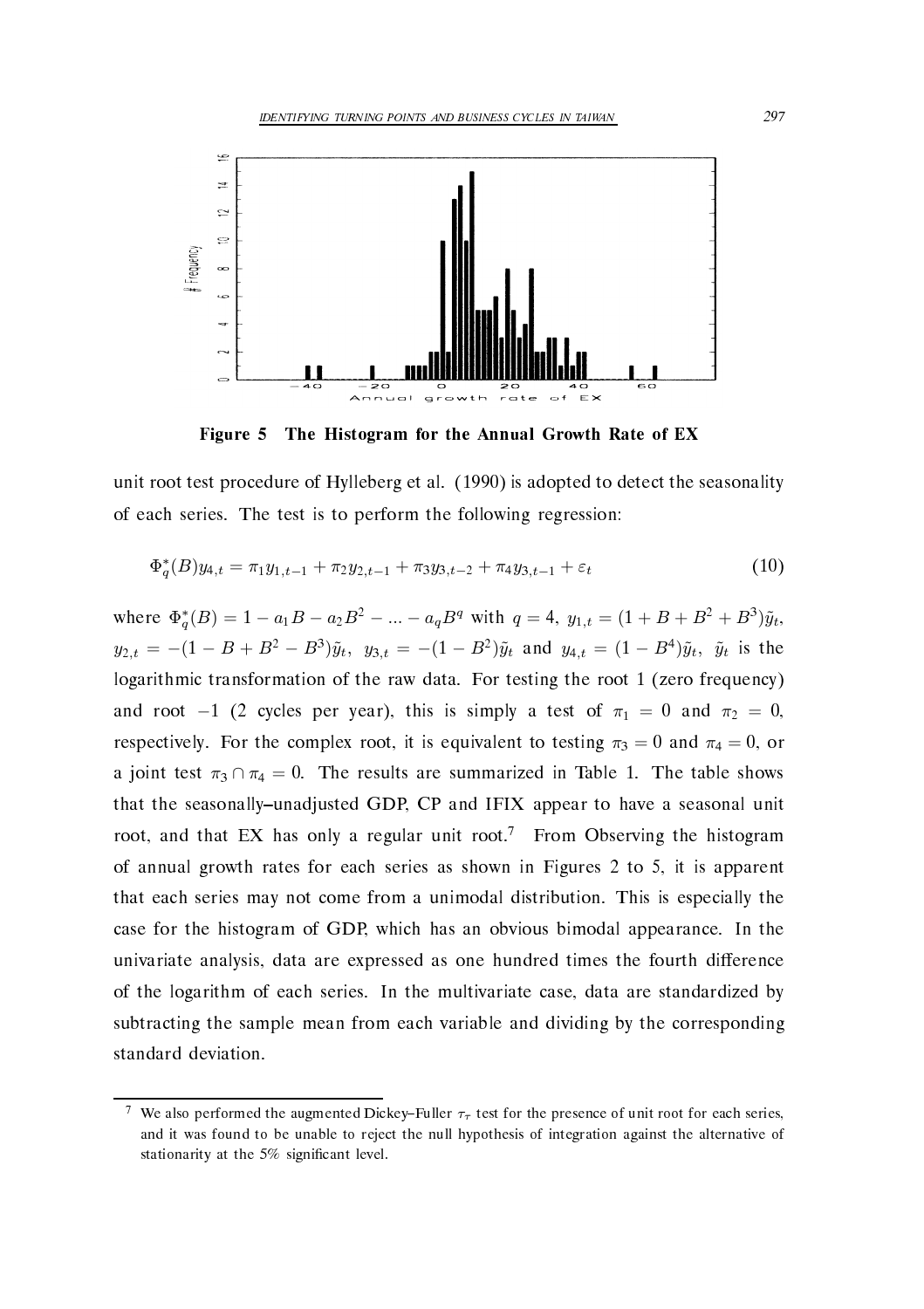| GDP                        | Lags                    | $\pi_1=0$ | $\pi_2=0$  | $\pi_3=0$               | $\pi_4=0$ | $\pi_3 \cap \pi_4 = 0$             |
|----------------------------|-------------------------|-----------|------------|-------------------------|-----------|------------------------------------|
| None                       | $\overline{4}$          | 4.441     | $-2.095$   | $-1.524$                | $-2.043$  | 3.238                              |
| I only                     | $\overline{4}$          | $-3.351$  | $-2.041$   | $-1.551$                | $-1.839$  | 2.882                              |
| I,SD                       | $\overline{4}$          | $-3.342$  | $-1.891$   | $-1.349$                | $-2.401$  | 3.794                              |
| $I,$ Tr                    | $\overline{4}$          | $-0.466$  | $-2.030$   | $-1.550$                | $-1.827$  | 2.860                              |
| I, SD, Tr                  | $\overline{4}$          | $-0.398$  | $-1.881$   | $-1.348$                | $-2.385$  | 3.758                              |
| CP                         | Lags                    | $\pi_1=0$ |            | $\pi_2 = 0$ $\pi_3 = 0$ | $\pi_4=0$ | $\pi_3 \cap \pi_4 = 0$             |
| None                       | $\overline{4}$          | 3.679     | 0.646      | $-1.434$                | $-0.860$  | 1.403                              |
| I only                     | $\overline{4}$          | $-1.254$  | 0.636      | $-1.473$                | $-0.791$  | 1.404                              |
| I,SD                       | $\overline{4}$          | $-1.221$  | $-2.076$   | $-1.063$                | $-1.600$  | 1.868                              |
| I, Tr                      | $\overline{4}$          | $-2.697$  | 0.611      | $-1.517$                | $-0.725$  | 1.420                              |
| I, SD, Tr                  | $\overline{4}$          | $-2.647$  | $-2.046$   | $-1.198$                | $-1.526$  | 1.909                              |
| <b>IFIX</b>                | Lags                    | $\pi_1=0$ |            | $\pi_2 = 0$ $\pi_3 = 0$ |           | $\pi_4 = 0$ $\pi_3 \cap \pi_4 = 0$ |
| None                       | $\overline{4}$          | 3.052     | $-1.092$   | $-1.137$                | $-1.799$  | 2.295                              |
| I only                     | $\overline{4}$          | $-3.006$  | $-1.018\,$ | $-0.965$                | $-1.777$  | 2.068                              |
| I,SD                       | $\overline{\mathbf{4}}$ | $-2.739$  | $-4.133$   | $-1.420$                | $-2.162$  | 3.426                              |
| $I,$ Tr                    | $\overline{\mathbf{4}}$ | $-2.045$  | $-1.011$   | $-1.007$                | $-1.764$  | 2.087                              |
| I, SD, Tr                  | $\overline{4}$          | $-2.008$  | $-4.118$   | $-1.478$                | $-2.144$  | 3.476                              |
| $\mathop{\rm EX}\nolimits$ | Lags                    | $\pi_1=0$ |            | $\pi_2 = 0$ $\pi_3 = 0$ | $\pi_4=0$ | $\pi_3 \cap \pi_4 = 0$             |
| None                       | $\overline{4}$          | 4.020     | $-2.779$   | $-3.246$                | $-1.840$  | 7.230                              |
| I only                     | $\overline{\mathbf{4}}$ | $-4.092$  | $-2.547$   | $-3.043$                | $-1.447$  | 5.825                              |
| I,SD                       | $\overline{4}$          | $-3.751$  | $-3.638$   | $-5.271$                | $-1.989$  | 16.795                             |
| I, Tr                      | $\overline{4}$          | $-1.291$  | $-2.542$   | $-3.044$                | $-1.443$  | 5.822                              |
| I, SD, Tr                  | $\overline{4}$          | $-1.419$  | $-3.633$   | $-5.279$                | $-1.985$  | 16.827                             |
|                            | Critical Value (5%)     | $\pi_1=0$ | $\pi_2=0$  | $\pi_3 = 0$             | $\pi_4=0$ | $\pi_3 \cap \pi_4 = 0$             |
| None                       |                         | $-1.94$   | $-1.95$    | $-1.92$                 | $-1.65$   | 3.16                               |
| I only                     |                         | $-2.87$   | $-1.92$    | $-1.90$                 | $-1.66$   | 3.12                               |
| I,SD                       |                         | $-2.91$   | $-2.89$    | $-3.38$                 | $-1.96$   | 6.61                               |
| I, Tr                      |                         | $-3.44$   | $-1.95$    | $-1.92$                 | $-1.66$   | 3.07                               |
| I, SD, Tr                  |                         | $-3.49$   | $-2.91$    | $-3.41$                 | $-1.92$   | 6.57                               |

Table 1 Seasonal Unit Root Test Results

Note I-Intercept SD-Seasonal Dummy Tr-Trend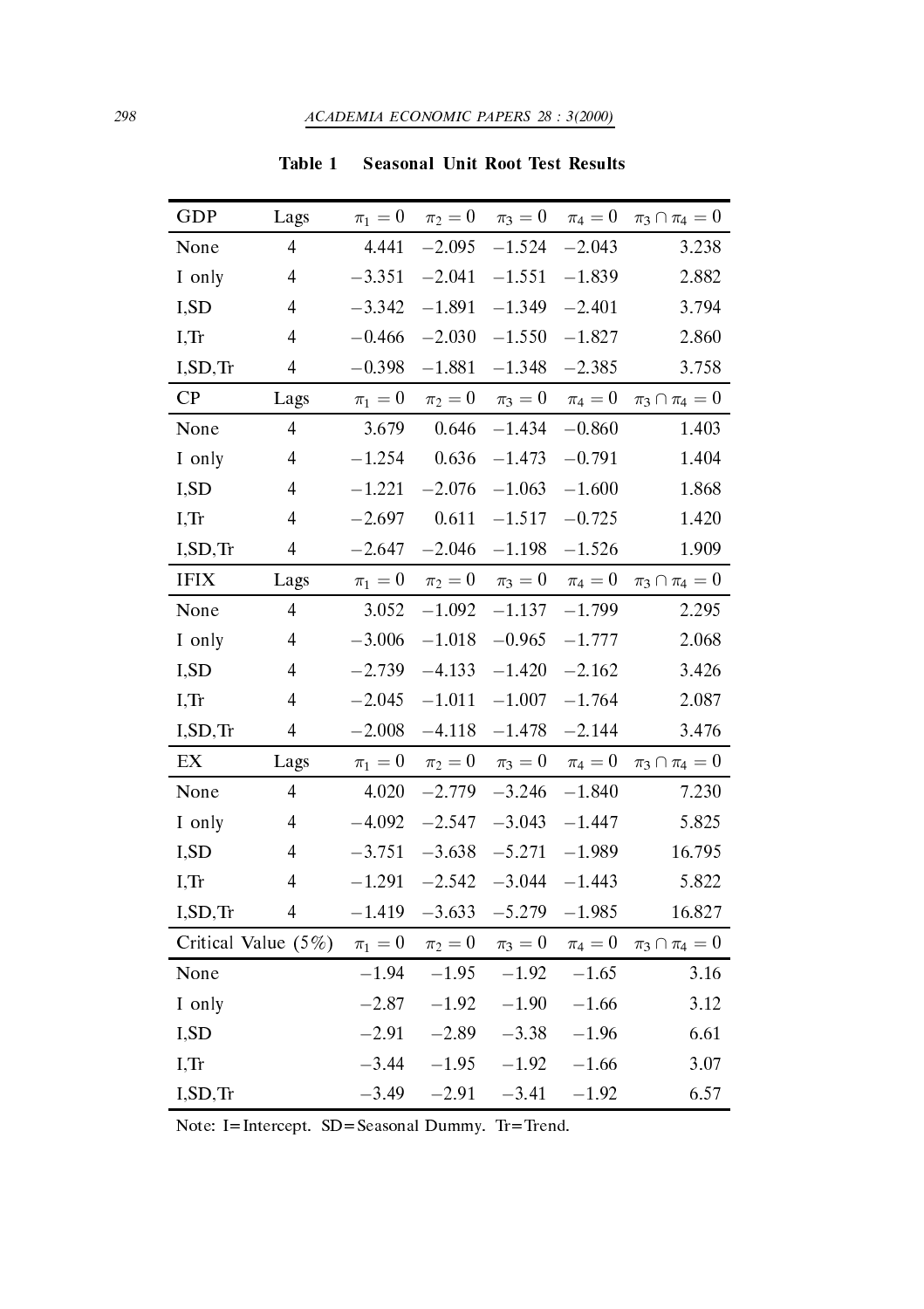|                   | GDP        | $\mathsf{C}\mathsf{P}$ | <b>IFIX</b> | EX         |
|-------------------|------------|------------------------|-------------|------------|
| $\phi_1$          | 1.128      | 0.811                  | 0.487       | 0.534      |
|                   | (0.080)    | (0.056)                | (0.140)     | (0.083)    |
| $\phi_2$          | $-0.318$   |                        | 0.506       | 0.335      |
|                   | (0.045)    |                        | (0.140)     | (0.089)    |
| $\sigma^2$        | 1.363      | 1.038                  | 4.273       | 7.761      |
|                   | (0.089)    | (0.063)                | (0.334)     | (0.463)    |
| $\beta_0$         | 6.506      | 6.200                  | 3.066       | 9.722      |
|                   | (0.672)    | (0.510)                | (1.686)     | (0.611)    |
| $\beta_1$         | 4.545      | 4.027                  | 12.365      | 22.814     |
|                   | (0.454)    | (0.363)                | (1.364)     | (3.844)    |
| $\boldsymbol{p}$  | 0.850      | 0.926                  | 0.881       | 0.909      |
|                   | (0.058)    | (0.031)                | (0.050)     | (0.063)    |
| q                 | 0.918      | 0.933                  | 0.825       | 0.985      |
|                   | (0.032)    | (0.031)                | (0.061)     | (0.012)    |
| $(1-p)^{-1}$      | 6.667      | 13.514                 | 8.403       | 10.989     |
| $(1-q)^{-1}$      | 12.195     | 14.925                 | 5.714       | 66.667     |
| $#$ of parameters | 7          | 6                      | 7           | 7          |
| Log-Likelihood    | $-299.907$ | $-251.262$             | 482.262     | $-539.213$ |
| LR                | 16.760     | 28.012                 | 11.094      | 61.186     |

Table 2 Estimates of Univariate Markov-Switching Models

Note: The numbers in parentheses are approximate standard errors.

### Estimates of the Univariate Markov-Switching Model

the university from the Markovski models are equations (i) if (i) the top completes filter iterations start with  $\xi_{0|0}^{(j)}$  equal to the unconditional expectation of the state vector and with  ${\bf P}_{0|0}^{(j)}$  as its unconditional covariance matrix. A numerical estimation of the unknown parameters was performed using the  $\mathcal{P}$ with a combination of the Broyden–Fletcher–Goldfarb–Shanno (BFGS) algorithm. We impose no constraints on any of the transition probabilities  $p$  and  $q$  other than the conditions that  $0 \le p \le 1$ ,  $0 \le q \le 1$  and that  $\sigma_{\varepsilon_i}$ ,  $i = 1, 2, 3$  is constrained to be positive. Several different specifications for each of the series were estimated, including the AR-Q-Q are and AR-Q-Q processes. The Manager model is the set of  $\sim$ based on the likelihood ratio statistic of the  $AR(k)$  with respect to the alternative of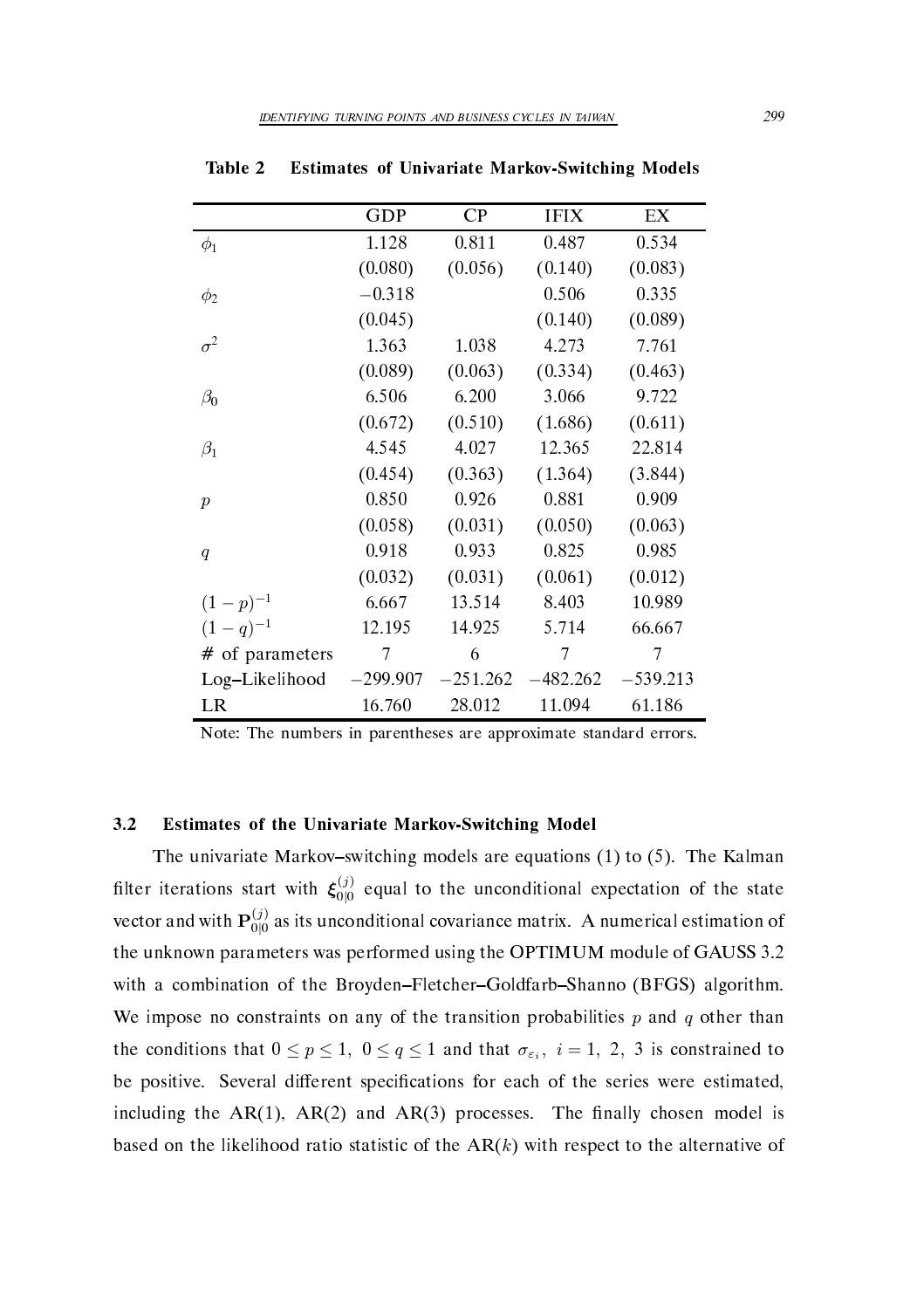the additional autoregressive coefficient, i.e., the  $AR(k + 1)$ , at the 5 percent level of significance. The estimates of the univariate Markov-switching models are given in Table  $2.8$ 

The first question we ask is whether each series dynamics is well-characterized by a Markov-switching model. The estimates of the mean growth rate of contraction and expansion, i.e.,  $\beta_0$  and  $\beta_0 + \beta_1$ , are statistically significantly different from each other in each series. For example, the estimates are  $\beta_0 = 6.506$  and  $\beta_1 = 4.545$ for the series GDP, and  $\beta_0 = 6.200$  and  $\beta_1 = 4.027$  for the series CP, respectively. The estimation results suggest dichotomizing the economy into high-growth and low-growth states.<sup>9</sup> The LR at the bottom of Table 2 is the likelihood ratio test results of the following restriction

$$
H_0: \beta_1 = 0 \tag{11}
$$

Under the null hypothesis, the two-regime Markov-switching model will reduce to a single-regime autoregressive model. From the results in Table 2, the traditional likelihood ratio statistic will reject the null hypothesis in favor of our nonlinear Markov-switching specification. However, these test statistics do not have the standard asymptotic distribution. The problem arises from two sources: First, under the null hypothesis, some parameters are not identified and the scores are identically zero see Hansen - - for a detailed explanation of these problems Hansen , a bound test that the problems but its that addressed that the problems but its contribution of the second s computational diculture, come include its application, and the process process and that the come asymptotic distribution theory used for testing in the presence of such a problem appears to work also for Markov–switching models, even though its validity can be questioned because of the identical zero scores under the null estimates. Using the asymptotic distribution critical values simulated by Garcia - the approximate

 $\,^{\circ}$  Our model includes two lagged dependent variables, whereas Hamilton's (1989) algorithm begins  $\,$ with the third observation In the state representation-by Kim as noted by Kim as noted by Kim and the state of dependent variable appears. Our algorithm begins with the first observation.

It should be noted that the average growth rate of GDP over the whole sample period is  $0.21\%$ , and that we prove the contract form of the growth  $\mathcal{S}^{(1)}$  and  $\mathcal{S}^{(2)}$  are some well as a contract well above the growth rates of  $\mathcal{S}^{(2)}$ zero in Taiwan Hence- contraction here means low growth rather than recession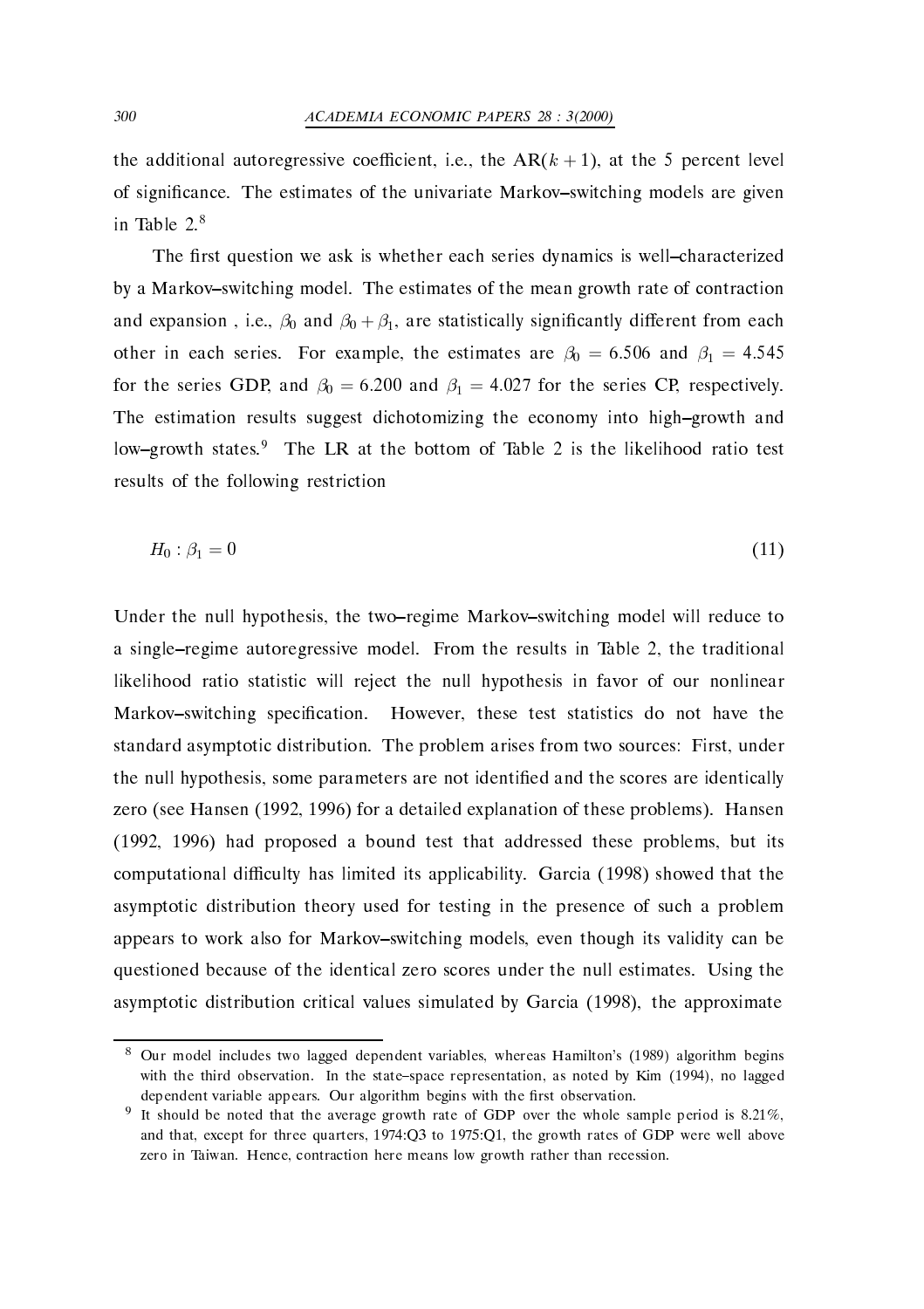

Figure  Filtered and Smoothed Probabilities of GDP- The Shaded Areas Are the Contraction Periods Determined by the CEPD

critical value is significal value is at the complete is obvious that it is obvious that it is obvious that it our LR results still reject the autoregressive model under the null hypothesis and are in favor of Markov-switching specifications.

Figures 6 and 7 plot the filtered and smoothed probabilities of the low-growth state for GDP and CP, respectively.<sup>10</sup> The filtered probabilities,  $Pr(S_t|\psi_t)$ , denote the conditional probability that the state at date t is  $S_t$ , which is conditional upon the values of  $\psi$  observed through date t. The smoothed probabilities,  $Pr(S_t|\psi_T)$ , on the other hand denote the conditional probability based on the data available from the whole sample at the future date  $T$ . The shaded areas are the contraction periods determined by the CEPD. For reference purposes, the recession periods identi
ed by the CEPD are reported in the rst column of Table while the low growth regimes identi
ed by GDP and CP are reported in the second and third columns of Table 2013 and the extracted from the extracted from the extracted from the extracted from those stated from the extracted from the extracted from the extracted from the extracted from the extracted from the ext Table First if we measure the business cycle only in terms of GDP the inferred probabilities are not strongly consistent with the CEPD dating of the business cycle chronologies for the first and second recessions, but they successfully capture the

 $10\,$ We did not show the probability plots of IFIX and EX for space considerations. Detailed information is available from the authors upon request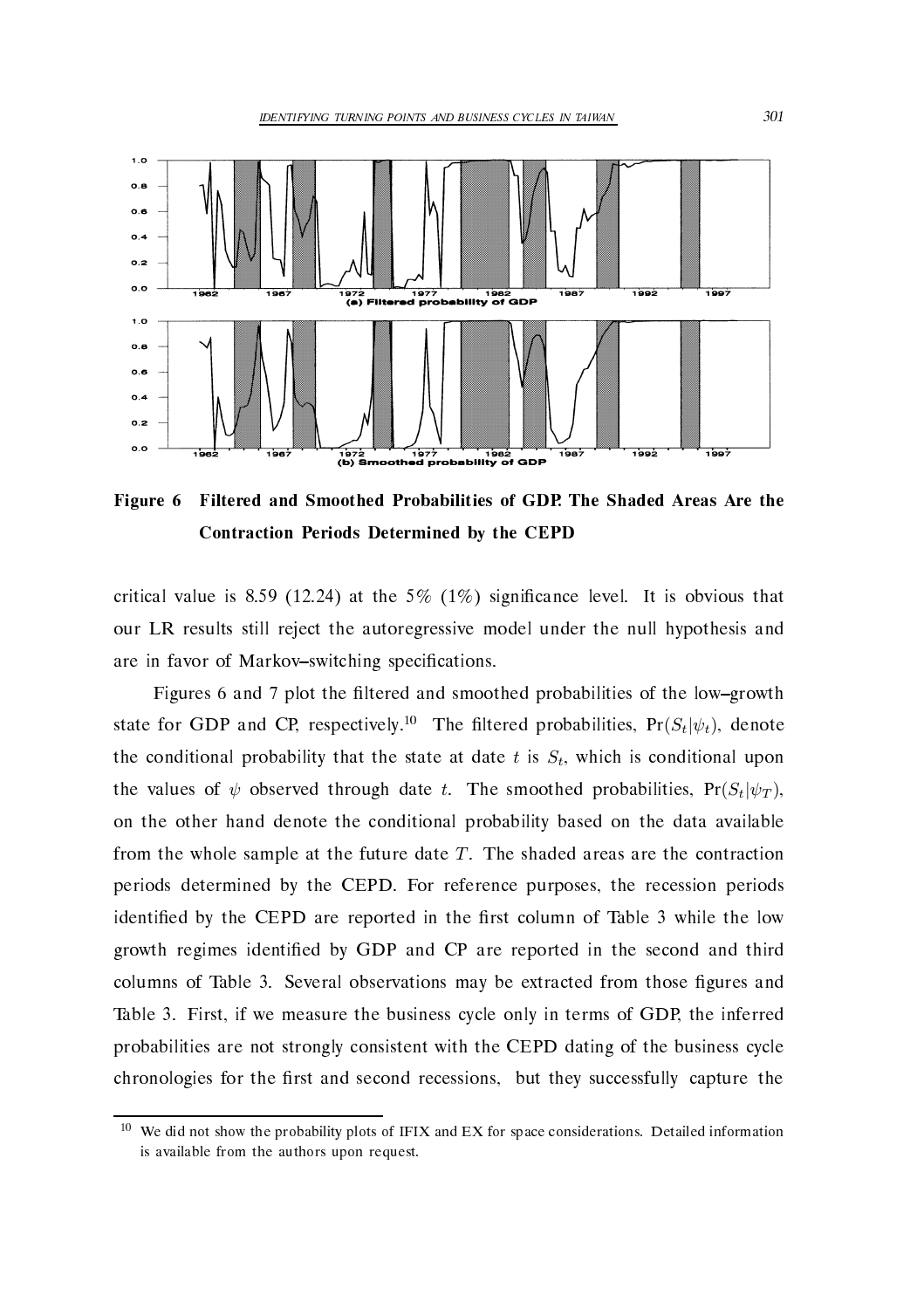

Figure Filtered and Smoothed Probabilities of CP- The Shaded Areas Are the Contraction Periods Determined by the CEPD

last ve recession periods i e -- -- -- -- and - published by the CEPD of the business charges charged business chronologies charges charges the business cha be dichotomized very well for the post- period these results are consistent with the empirical work of Lin and Chen and Chen and Chen and Huang -  $\mathbf{r}$ Second, although the business chronologies produced in relation to CP are similar to those in the case of GDP, they also miss the first two contraction periods and capture the last five business cycle chronologies identified by the CEPD. Significantly, the filtered and smoothed probabilities in the case of CP may dichotomize the expansion and contraction states better than GDP for the post-client post-client than  $\eta$ the synchronization in turning times in relation to both GDP and CP provides the impetus to the development of factor structure, as noted by Diebold and Rudebusch  $\mathbf{t}$  is the poor performance of the poor performance of the business characteristic formation  $\mathbf{t}$ the post- period 

Before we proceed to the multivariate factor models analysis it is of interest to compare our university results with those of Huang Huang County And Lin - 1 And Lin - 1 And Lin - 1 And Lin Huang - two recent empirical studies employing Markovswitching models to explore features of Taiwan's business cycles. The fourth and fifth columns of Table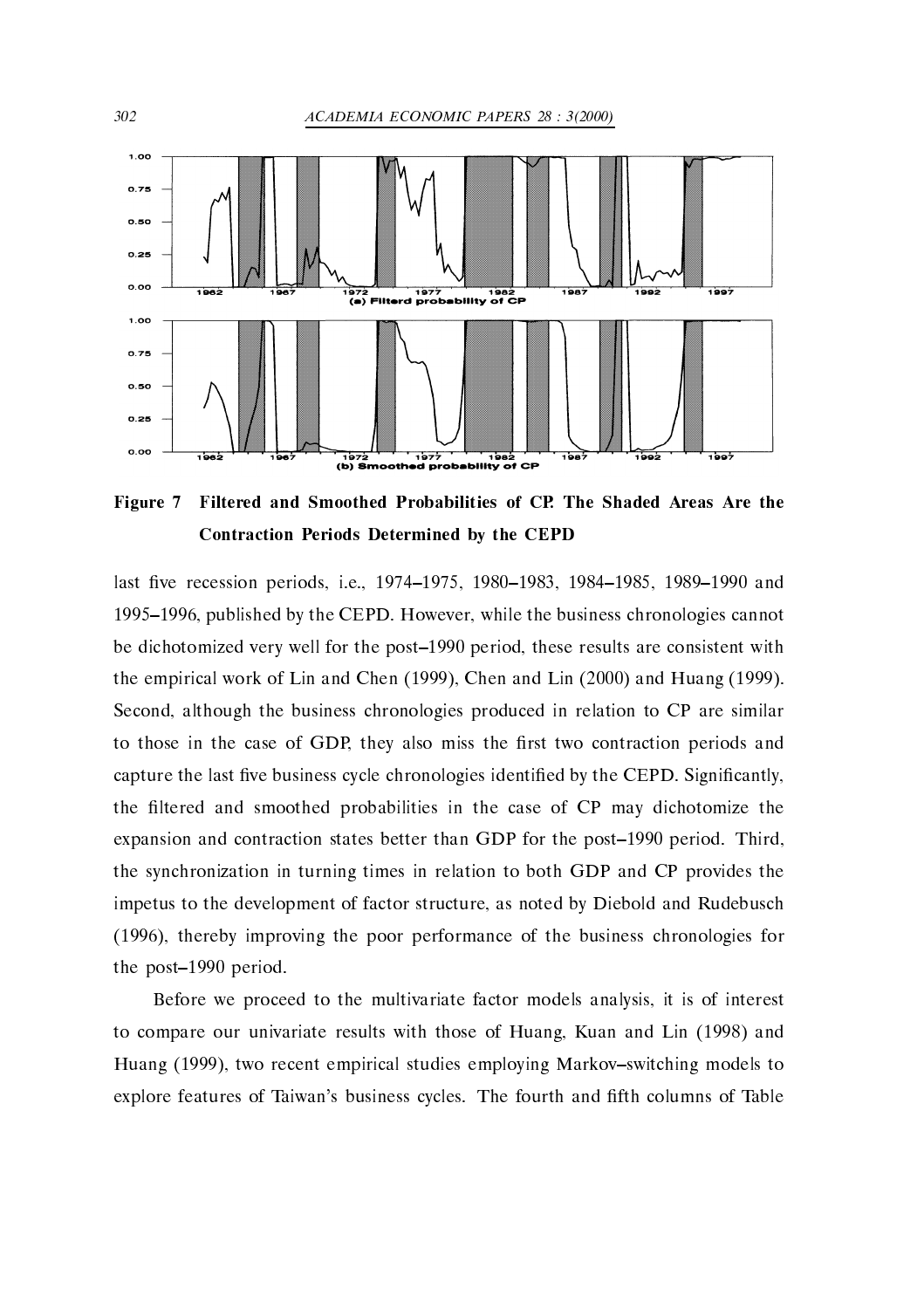| <b>CEPD</b>                               | GDP         | <b>CP</b>   | Huang et al. (1998) | Huang (1999)      |
|-------------------------------------------|-------------|-------------|---------------------|-------------------|
| $(61:Q1-98:Q4)(61:Q1-98:Q4)(61:Q1-98:Q4)$ |             |             | $(61:Q1-95:Q3)$     | $(61:Q1 - 96:Q4)$ |
| Peak/Trough                               | Peak/Trough | Peak/Trough | Trough              | Peak/Trough       |
|                                           | 62:Q1/62:Q4 | 62:03/62:04 |                     | 63:Q2/63:Q4       |
| 64:Q3/66:Q1                               | 65:Q4/66:Q3 | 66:Q1/66:Q4 | 66:Q1               | 64:Q3/66:Q2       |
| 68:Q3/69:Q4                               | 68:Q1/68:Q2 |             |                     | 68:Q1/70:Q1       |
| 74:Q1/75:Q1                               | 74:Q1/75:Q1 | 74:Q1/77:Q3 | 75:Q1               | 74:01/75:01       |
|                                           |             |             |                     | 76:Q2/77:Q1       |
|                                           | 77:Q3       |             |                     | 77:Q3             |
| 80:Q1/83:Q1                               | 78:Q4/83:Q4 | 80:Q1/NA    | 82:O2               | 79:Q2/NA          |
|                                           |             |             | 83:Q4               |                   |
| 84:Q2/85:Q3                               | 84:Q2/85:Q4 | NA/86:Q4    | 85:Q3               | NA/85:Q4          |
| 89:Q2/90:Q3                               | 88:Q1/NA    | 90:Q2/91:Q1 | 90:Q4               | 87:Q4/NA          |
| 95:Q1/96:Q1                               | NA/98:04    | 94:Q4/98:Q4 |                     | NA/96:04          |

Table 3 Business Cycle Chronology in Taiwan

summarize the business chronologies chronologically bending to all (b) if  $\eta$  and bending the second of  $\eta$ - There are several dierences between our models and those presented in Huang Kuan and Lin - and Huang - First our paper is consistent with Huang - in which all empirical models are of the universe are of the universe are of the universe are of the universe are of the universe are of the universe are of the universe are of the universe are of the universe with meanswitching while Huang et al - uses a univariate Markovswitching model allowing only the intercept to switch from one state to another. Second, our paper and that is however, when the seasonally provided real formation  $\mathcal{L}$ a summative measure of the business cycle while Huang Kuan and Lin  $\mathbf{H}$ use seasonally-unadjusted GNP to identify turning points in Taiwan. Third, Huang, Kuan and Lin - and Huang - employ the MLE method to implement the estimation, while we extend the model to the state-space representation and rply films - (film) in models in community for models for the empirical samples - (film) in the empirical samples periods in each of three papers are, of course, different from each other. Since our empirical models are the same as three of Huang (File), or it is obvious from Table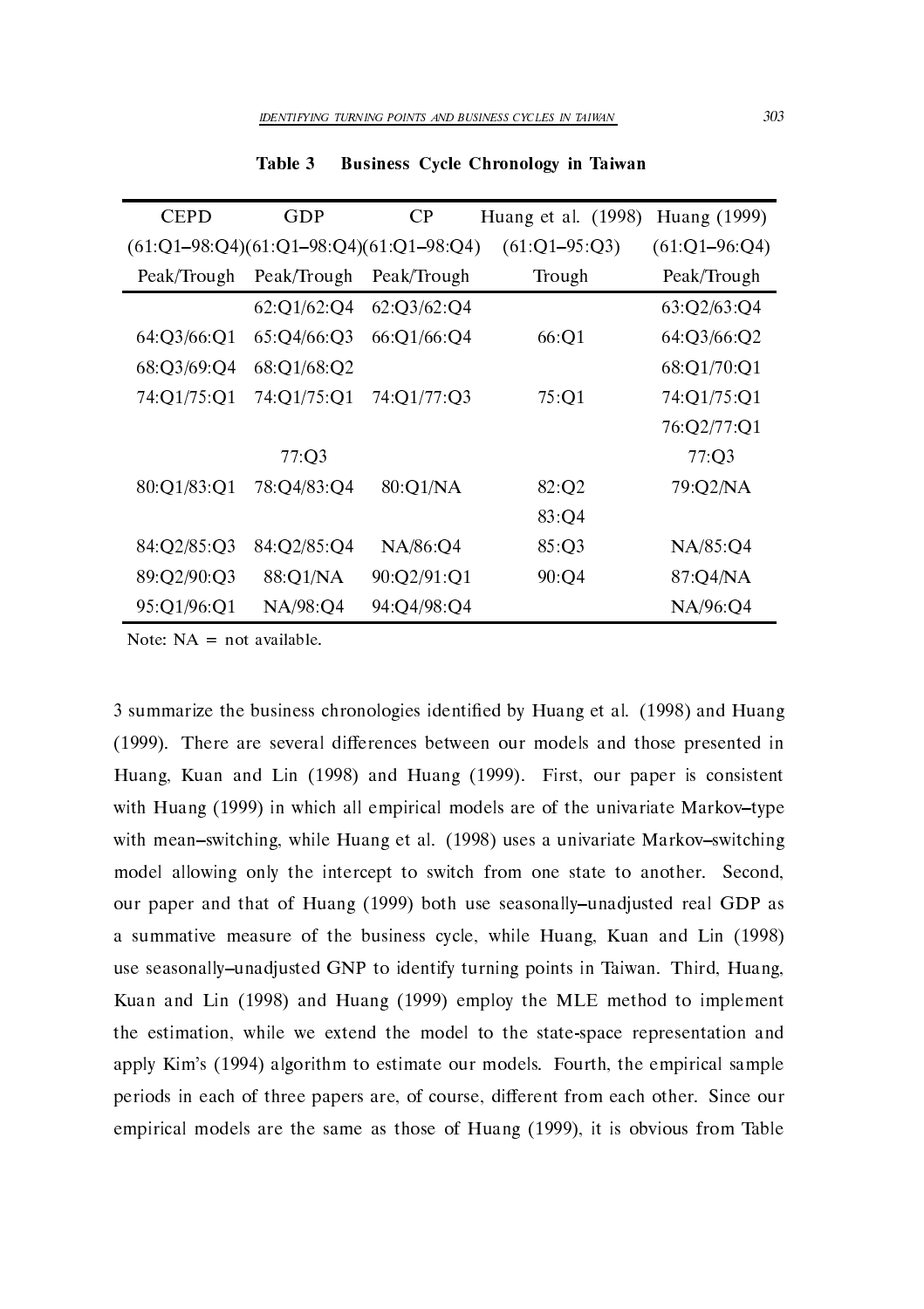that business chronologies identi
ed in our paper are more consistent with those of Huang (Howard December the University Markovski, used in the university models used in the University of th three papers all share a shortcoming: they did not identify turning points that were consistent with the dates identi
ed by the CEPD for the post- period 

#### 3.3 Estimates of Multivariate Markov-Switching Factor Model

The  $MS(s)$ -DF $(q, k)$  model is a synthesis of the dynamic factor model, developed by Stock and Watson (Stock) Stock and Markovswitching model proposed by Hamilton (H) as  $\mu$  to purpose the capture to the cup culture the context  $\mu$ characteristics of the business cycle: namely, co-movements among economic variables through the cycle and nonlinearity in terms of the evolution of the business cycle. We estimate a vector of macroeconomic variables and these are standardized by subtracting the sample mean from each variable and dividing the result by its standard deviation. It should be noted that the model does not assume that the series are cointegrated. Johansen's (1988) cointegration test, trace and  $\lambda_{max}$ statistic, is adopted to justify the evidence of a no cointegration relationship among the variables. The test results are included in Table 4, and it is easy to conclude that no cointegration exists among these variables. However, we also apply Stock and Watson's (1988) test statistic,  $q_f$ , to detect the number of stochastic common trends among the variables. We cannot reject one stochastic common trend among them, which implies that there is one cointegration relationship. To account for the possibility that GDP and CP may be cointegrated, we include an additional 2 lags of  $n_t$  in the equations for GDP and CP. Moreover, we do not restrict the factor so as to extract only the contemporaneous information about the state of the economy contained in the three series. Investment  $(IFIX)$  and exports  $(EX)$  may sometimes lead the business cycle and contain further information regarding the evolution of the economy. This leading behavior could be reflected in the behavior of the common factor 

We divide the empirical models into three groups, i.e.,  $\{GDP, CP \text{ and IFIX}\}\$ as group one and denoted as MS–DF1, {GDP, CP and EX} and {GDP, IFIX and  $\text{EX}\}$ , and groups 2 and 3 denoted as MS–DF2 and MS–DF3, respectively. Different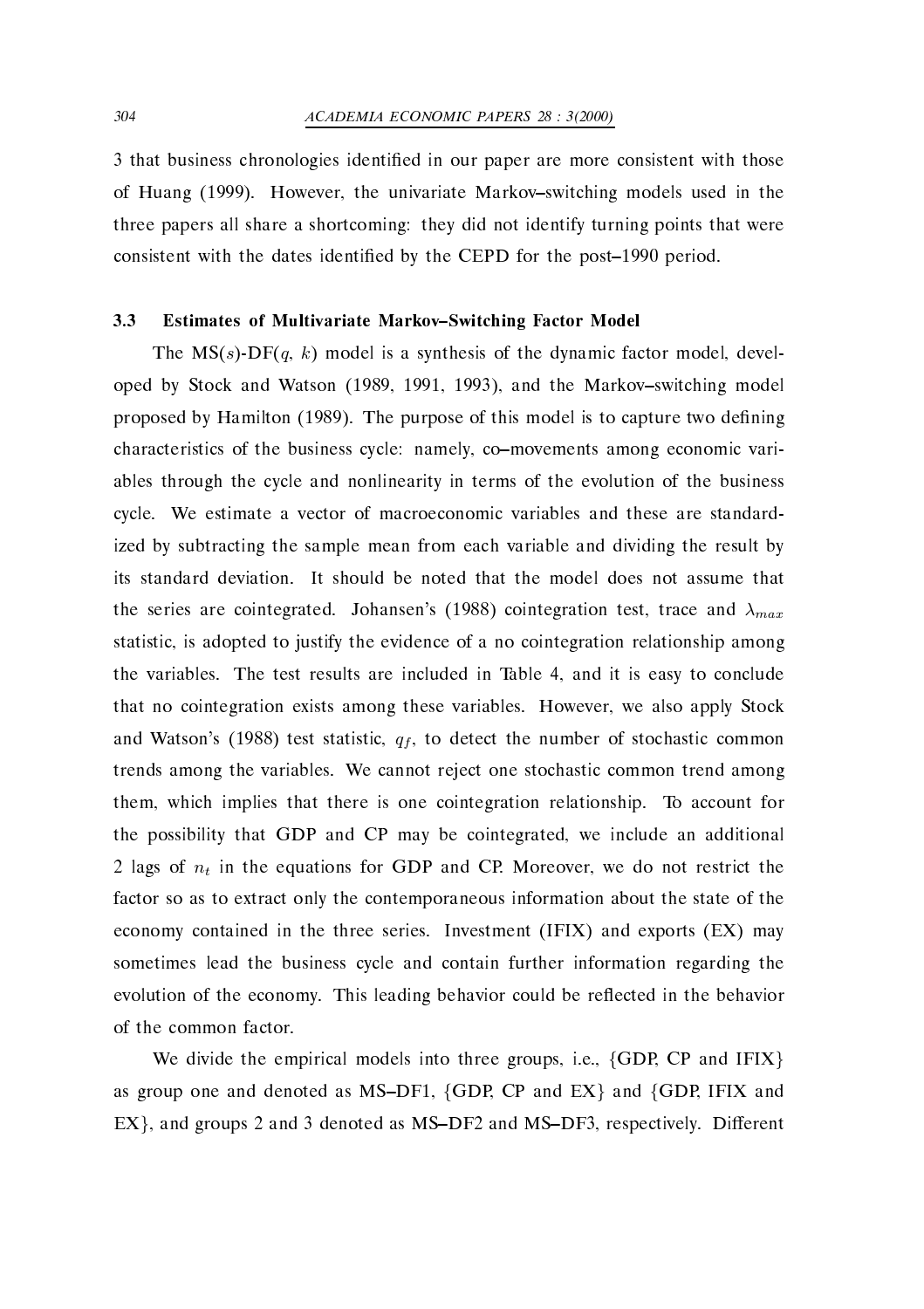| $r_{\rm }$ | $p - r$ | trace | $\lambda_{max}$ | trace $(95\%)$ | $\lambda_{max}$ (95%) |
|------------|---------|-------|-----------------|----------------|-----------------------|
| 0          | 3       | 15.85 | 9.09            | 29.68          | 20.97                 |
| 1          | 2       | 6.75  | 5.96            | 15.41          | 14.07                 |
| 2          | 1       | 0.79  | 0.79            | 3.76           | 3.76                  |
| 0          | 3       | 21.38 | 14.13           | 29.68          | 20.97                 |
| 1          | 2       | 7.25  | 6.28            | 15.41          | 14.07                 |
| 2          | 1       | 0.97  | 0.97            | 3.76           | 3.76                  |
| $\theta$   | 3       | 26.43 | 15.50           | 29.68          | 20.97                 |
| 1          | 2       | 10.93 | 7.78            | 15.41          | 14.07                 |
| 2          | 1       | 3.15  | 3.15            | 3.76           | 3.76                  |

Table 4 Johansen's Cointegration Test

Note The  $\ell$  -ratio block are GDP CPP CPP  $\ell$  block are GDP CPP CPP CPP CPP  $\ell$ and IFIX. Those in the second block are GDP. CP and EX. Those in the third block are GDP. commodiate the third block are the third block and the third block and the third block are GDP and the third b IFIX and EX

idiosyncratic components of the three groups, which appears in the form of either are estimated the community of the BIC and the BIC and the BIC and the BIC and the BIC and the BIC and BIC and turning point criteria. According to the BIC criteria report in Table 5, the order of idiosyncratic components for the three chosen empirical models are - and respectively 

The first column of Table 5 reports the approximate maximum likelihood estimates (MLE) of the multivariate dynamic Markov-switching factor model of group one,  $\{GDP, CP \text{ and } IFIX\}$ , with the  $AR(2)$  common factor and restricted VAR(2) idiosyncratic noise terms, denoted by  $MS(2)-DF1(2,2)$ . The second and the third columns report similar estimates of  $\{GDP, CP \text{ and } EX\}$  and  $\{GDP, IFIX$ and EX}, which are denoted by  ${\rm MS}(2){\rm -DF2}(2,1)$  and  ${\rm MS}(2){\rm -DF3}(2,1)$ , respectively. Since the proposed MLE is an approximation the numbers in parentheses represent the corresponding approximate standard errors The estimate of the contractionary state ( $\beta_0$ ) is significantly negative and the expansion state ( $\beta_0 + \beta_1$ ) is significantly positive as is expected.<sup>11</sup> Table 6 summarizes the business chronologies identified

Since a satisfactory asymptotic distribution of the LR statistic is not available for the multivariate casewe take it for granted that our multivariate Markov-switching factor model is a 2-state economy, ie- consisting of expansion and contraction phases- and we do not perform an explicit test for nonlinearity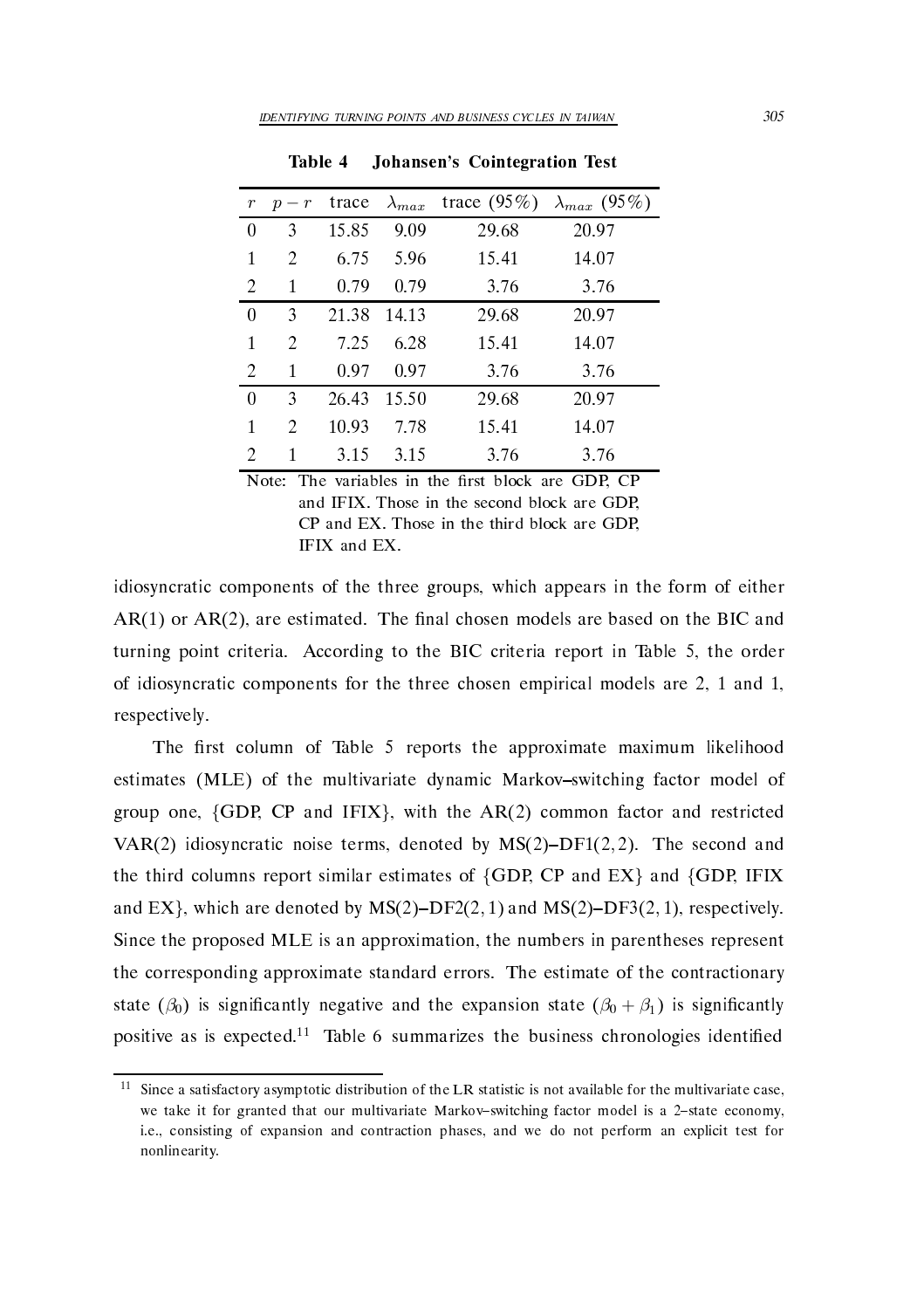

Figure Filtered and Smoothed Probabilities of MSDF- The Shaded Areas Are the Contraction Periods Determined by the CEPD

by the smoothed probabilities for the various multivariate models Figures are their corresponding plots of the ltered and smoothed probabilities for the contraction phases Using the criterion proposed by Hamilton - and Hamilton and Perez–Quiros (1996), we divide the samples with  $Pr(S_t = 1|\psi_T) \ge 0.5$  for the high-growth state, and with  $Pr(S_t = 0 | \psi_T) \ge 0.5$  for the low-growth state. We make the following from Figures from Figures - from Figures - from Table the three multivariate Markov-switching factor models all miss the first two business cycle chronologies in the chronologies in the chronologies in the chronologies in the chronologies in the chronologie the CEPD through the estimated samples. This result of missing the second recession period is consistent with Lin and Huang (2009) and Linear Music Line (2009). The turning points identified by the CEPD are mainly based on the coincident index (CI). If we trace the history of the CI, the variation of the CI in the periods of -Q to -Q are relatively smooth and the dierence between the peak and trough of this cycle is smaller than in the case of the other business cycles. This is the reason why our empirical models cannot classify this period as a business cycle in Taiwan. Second, all multivariate empirical models are able to capture the last five business cycles identified by the CEPD as univariate cases. Third, the  $MS(2)-DF2(2, 1)$  and  $MS(2)-DF3(2, 1)$  models still cannot successfully classify the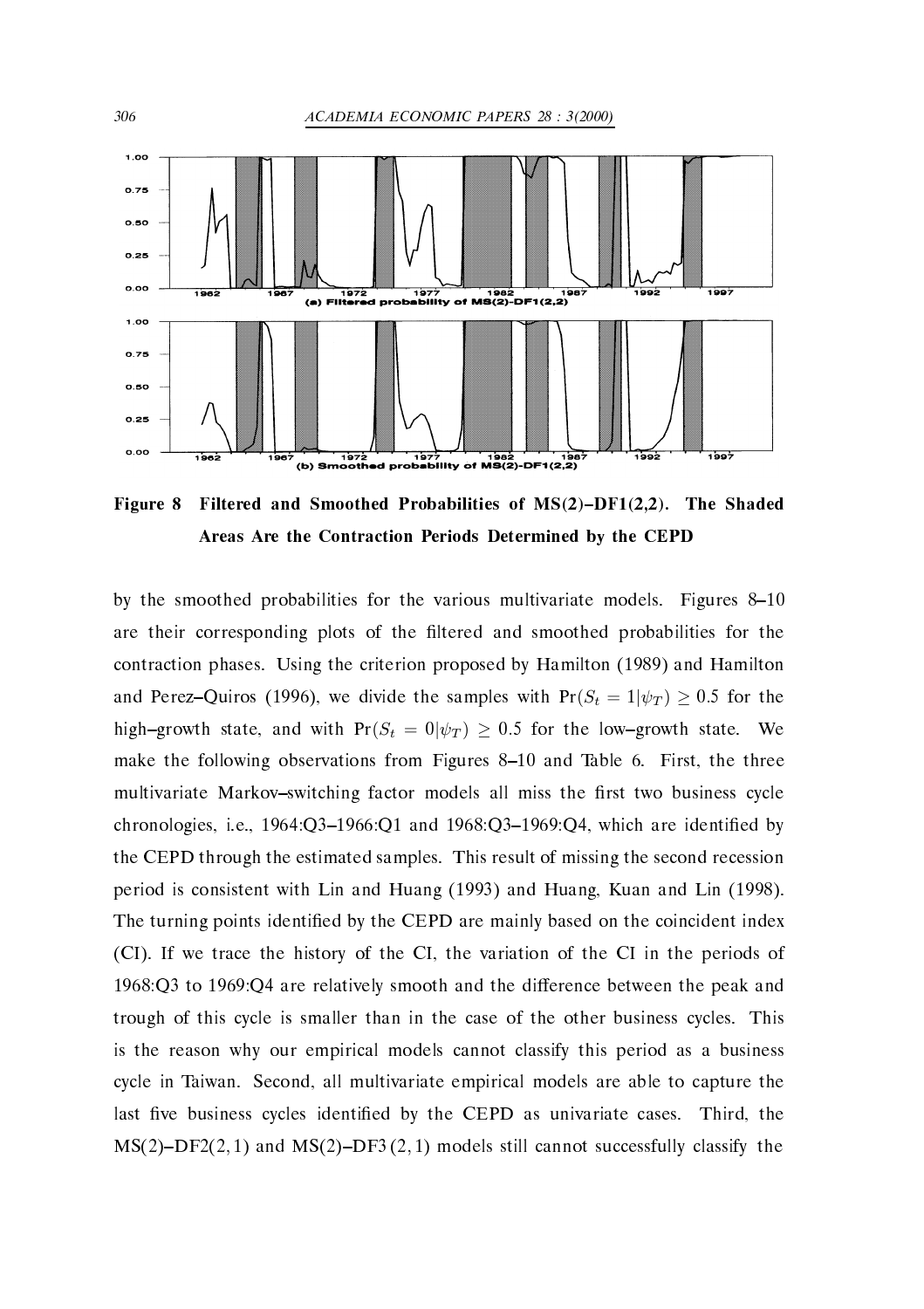

Figure Filtered and Smoothed Probabilities of MSDF- The Shaded Areas Are the Contraction Periods Determined by the CEPD

business chronologies for the post-1990 period. However, the  $MS(2)$ -DF1 $(2, 2)$ model in terms of the series  $\{GDP, CP \text{ and } IFIX\}$  successfully identifies the turning points for the post-club period allocated and the multivariate multiple and multiples are multiples of the multiples factor models 

The expected duration of the expansion and contraction are calculated using the formulae  $(1-p)^{-1}$  and  $(1-q)^{-1}$ , respectively. The outstanding difference between the univariate model and the multivariate model is evident from the comparison of  $p = Pr(S_t = 1 | S_{t-1} = 1)$ . It should be remembered that  $S_t = 1$  denotes the expansion state of the economy. The expansion period in the univariate GDP model is only about six quarters, while in the multivariate model it is about fourteen quarters. The fourteen expected expansion quarters in the multivariate models are equal to the periods identified by the CEPD.

### Forecasting Performance

The in–sample and out–sample forecasting performance of univariate and multivariate models following Hamilton and PerezQuiros - is based on the turning point (TP) criterion defined as follows: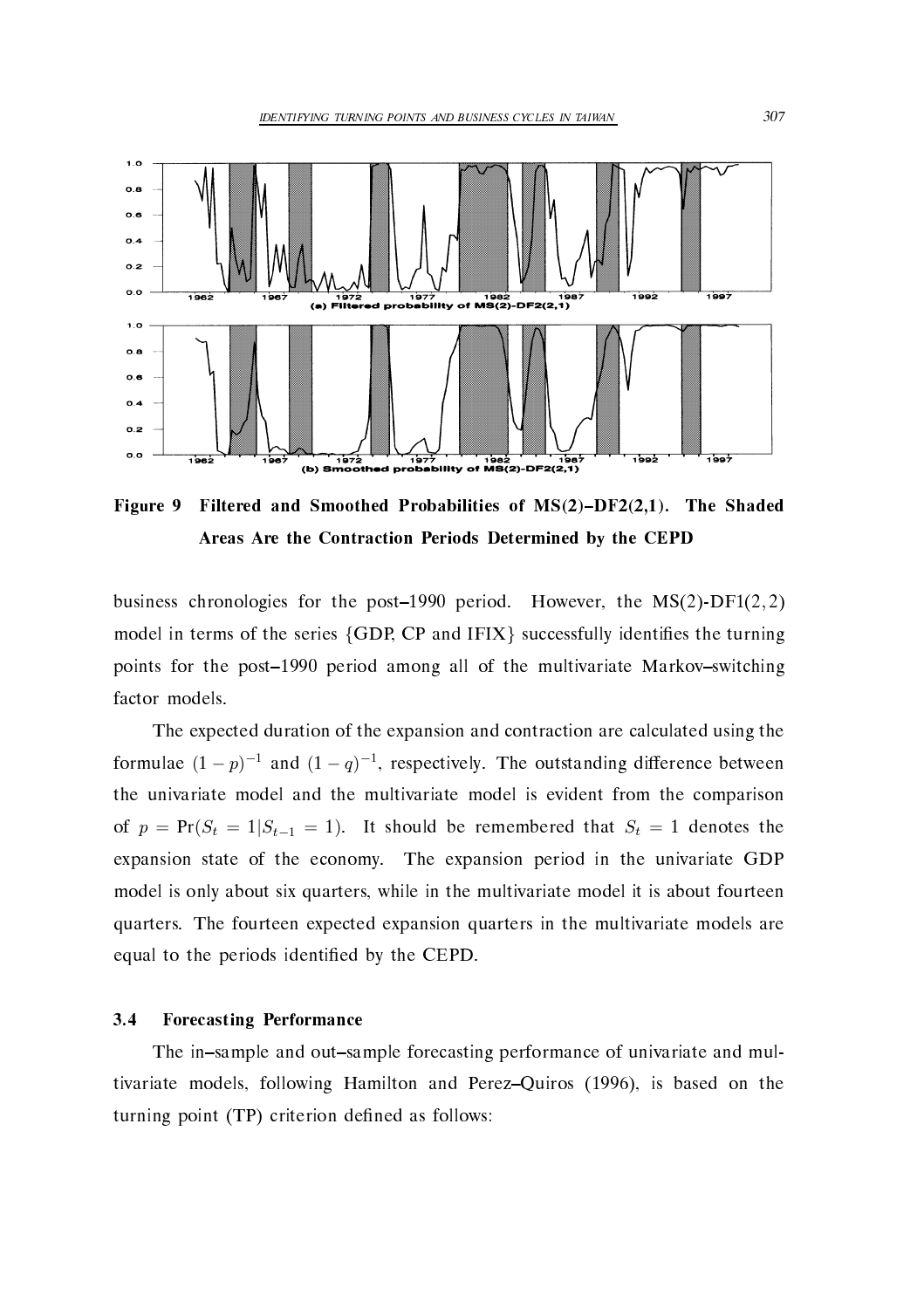

Figure Filtered and Smoothed Probabilities of MSDF- The Shaded Areas Are the Contraction Periods Determined by the CEPD-

$$
TP = K^{-1} \sum_{t=1}^{K} \{ \text{prob}(s_t = 0 | \psi_T) - d_t \}^2
$$
 (12)

where  $d_t = 1$  if dated as a period of the CEPD-defined contraction. <sup>12</sup> We used the period -  $\mathbf{Q}$  which amounts to -  $\mathbf{Q}$  which amounts to calculate  $\mathbf{Q}$  which are set of  $\mathbf{Q}$ the in-sample TP. The calculation of the out-of-sample TP was as follows. The parameters were estimated using data from -  $\mathbf{q}$ sample estimates were then used to generate out-of-sample forecasts of the filtered probabilities, which implies that the last  $K = 48$  observations are reserved for the forecasting evaluation. However, the filtered probabilities rather than the smoothed probabilities are adopted for calculating the out-of-sample TP because obtaining the latter is problematical due to the nonlinearity of the Markov-switching factor model in our outofsample estimation  $\mathbf{A}$  noted by  $\mathbf{A}$  and  $\mathbf{A}$  and  $\mathbf{A}$  and  $\mathbf{A}$  and  $\mathbf{A}$  and  $\mathbf{A}$ algorithm for a state–space model with Markov switching is not as straightforward

In fact, the turning point criterion defined in equation (12) was first proposed by Diebold and Rudebusch (1989) and alternatively named the quadratic probability score (OPS). Diebold and Rudebusch (1989) proposed the QPS as a measure of correspondence between turning point probabilities and actual turning points By contrast- points By contrast- points By contrast- points and PerezQuiros it is a second in connection with the actual NBER phase dates and the model–generated regime probabilities for each data point in the series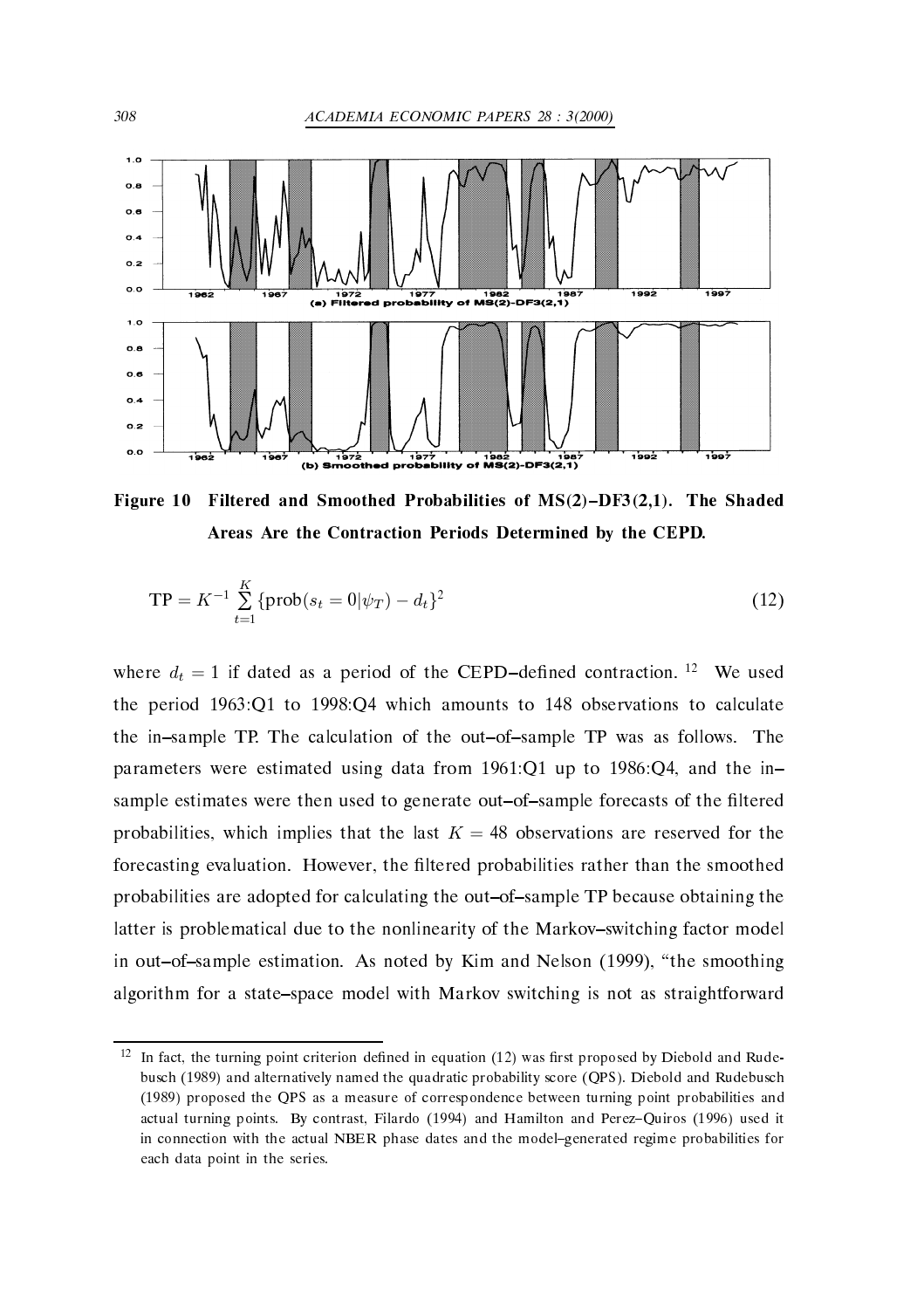| Parameter        | $MS(2)$ -DF1(2,2) | $MS(2)$ -DF2 $(2,1)$ | $MS(2)-DF3(2,1)$              |
|------------------|-------------------|----------------------|-------------------------------|
| $\phi_1$         | $-0.063(0.127)$   | 0.198(0.117)         | 0.857(0.178)                  |
| $\phi_2$         | $-0.001(0.004)$   | $-0.010(0.012)$      | $-0.184(0.076)$               |
| $\phi_{11}$      | 0.809(0.104)      | 0.671(0.060)         | 0.621(0.168)                  |
| $\phi_{12}$      | $-0.066(0.089)$   |                      |                               |
| $\phi_{21}$      | 1.227(0.558)      | 0.863(0.060)         | 0.621(0.067)                  |
| $\phi_{22}$      | $-0.349(0.522)$   |                      |                               |
| $\phi_{31}$      | 0.521(0.086)      | 0.372(0.074)         | $-0.137(0.152)$               |
| $\phi_{32}$      | 0.126(0.084)      |                      |                               |
| $\sigma_1$       | 0.571(0.040)      | 0.536(0.032)         | 0.319(0.097)                  |
| $\sigma_2$       | 0.268(0.168)      | 0.351(0.051)         | 0.768(0.045)                  |
| $\sigma_3$       | 0.752(0.044)      | 0.803(0.046)         | 0.601(0.069)                  |
| $\gamma_1$       | 0.086(0.029)      | $-0.014(0.014)$      | 0.412(0.071)                  |
| $\gamma_2$       | 0.244(0.076)      | $-0.017(0.013)$      | 0.061(0.059)                  |
| $\gamma_3$       | 0.065(0.039)      | $-0.086(0.034)$      | 0.343(0.054)                  |
| $\gamma_{11}$    | 0.029(0.028)      |                      | $-0.029(0.021) -0.078(0.078)$ |
| $\gamma_{12}$    | 0.003(0.024)      | $-0.083(0.032)$      | $0.079$ $(0.054)$             |
| $\gamma_{21}$    | 0.001(0.023)      | 0.051(0.022)         | 0.002(0.043)                  |
| $\gamma_{21}$    | $-0.004(0.024)$   | $-0.192(0.066)$      | $-0.021(0.057)$               |
| $\beta_0$        | $-3.574(1.862)$   | $-5.114(2.158)$      | $-0.647(0.286)$               |
| $\beta_1$        | 7.021 (2.381)     | 9.480(3.751)         | 1.454 (0.544)                 |
| $\boldsymbol{p}$ | 0.928(0.032)      | 0.925(0.032)         | 0.892(0.086)                  |
| q                | 0.931(0.035)      | 0.945(0.025)         | 0.922(0.054)                  |
| $(1-p)^{-1}$     | 13.889            | 13.333               | 9.259                         |
| $(1-q)^{-1}$     | 14.493            | 18.182               | 12.821                        |
| # of parameters  | 22                | 19                   | 19                            |
| Log-Likelihood   | $-10.621$         | $-18.142$            | $-48.369$                     |
| <b>BIC</b>       | $-34.579$         | $-38.759$            | $-68.986$                     |

Table 5 Estimates of Multivariate Markov-Switching Factor Models

Note: The numbers in parentheses are approximate standard errors. The BIC for models of MSDF-- MSDF and  $MS(2)-DF3(2,2)$  are  $-35.579, -45.174$  and  $-70.588$ , respectively.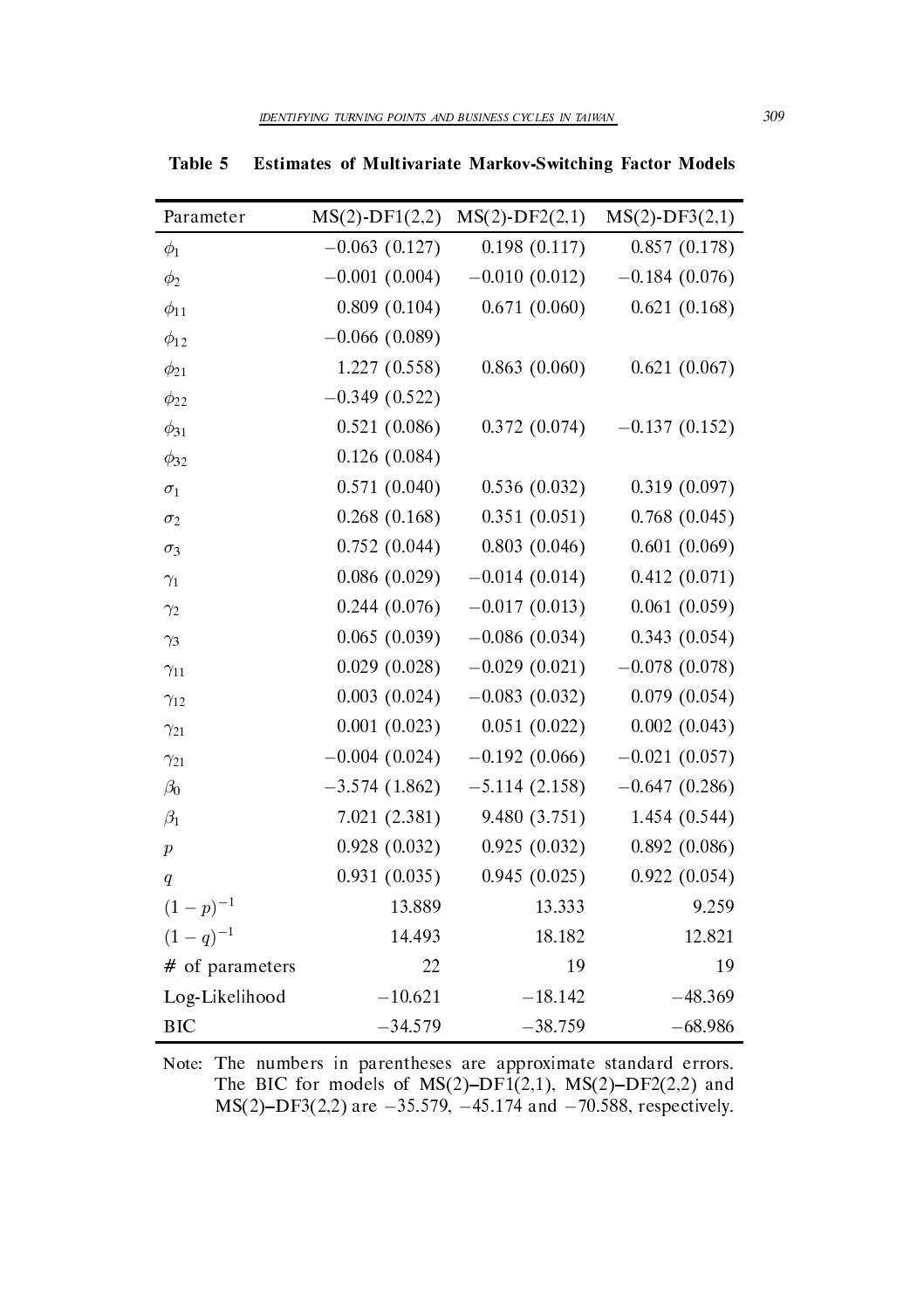| <b>CEPD</b>     | $MS(2)$ -DF1 $(2,2)$ | $MS(2)$ -DF2 $(2,1)$  | $MS(2)$ -DF3 $(2,1)$ |
|-----------------|----------------------|-----------------------|----------------------|
| $(61:Q1-98:Q4)$ | $(61:Q1 - 98:Q4)$    | $(61:Q1 - 98:Q4)$     | $(61:Q1-98:Q4)$      |
| Peak/Trough     | Peak/Trough          | Peak/Trough           | Peak/Trough          |
|                 |                      | 62:01/63:02           | 62:Q1/62:Q4          |
| 64:Q3/66:Q1     | 66:Q1/66:Q4          | $65:Q\frac{4}{66}:Q1$ |                      |
| 68:Q3/69:Q4     |                      |                       |                      |
| 74:Q1/75:Q1     | 74:Q1/75:Q2          | 74:Q1/75:Q2           | 74:Q1/75:Q1          |
| 80:Q1/83:Q1     | 80:Q3/NA             | 79:Q1/83:Q1           | 78:Q4/83:Q2          |
| 84:Q2/85:Q3     | NA/86:Q4             | 84:Q3/85:Q4           | 84:Q2/85:Q3          |
| 89:Q2/90:Q3     | 90:Q2/91:Q1          | 89:Q2/91:Q1           | 87:Q4/NA             |
| 95:Q1/96:Q1     | 94:Q3/98:Q4          | 91:Q3/98:Q4           | NA/98:Q4             |

Business Cycle Chronology in Taiwan Table 6

Note:  $NA = not available$ .

as that for a linear state–space model. The filtered estimates of the unobserved components involve approximation Such approximations are necessary to make the Kalman filter operable. In order to get smoothed estimates, one needs additional approximations as Kim -  $\mathbf{I}$  and fourth columns of third and fourth columns of third and fourth columns of the third and fourth columns of the third and fourth columns of the third and fourth columns of the third and Table 7 summarize the in-sample and one-period-ahead out-of-sample forecasting performance, respectively. For the univariate case, the in-sample TP for GDP, CP and It is a complete that  $\alpha$  is a complete that  $\alpha$  is approximate that  $\alpha$ best fit among the univariate Markov-switching models. Based on our observations of the out-of-sample TP forecasting, CP also does a better job in forecasting than GDP and IFIX, whereas for the multivariate case, the  $MS(2)-DF1(2, 2)$  model with variables  $\{GDP, CP \text{ and IFIX}\}$  performs the best among all of the multivariate models in terms of insample and outsample forecasting precision Figure -summarizes the corresponding out-of-sample filtered probabilities for the recession regime. These plots also support the TP criterion reported in Table 7.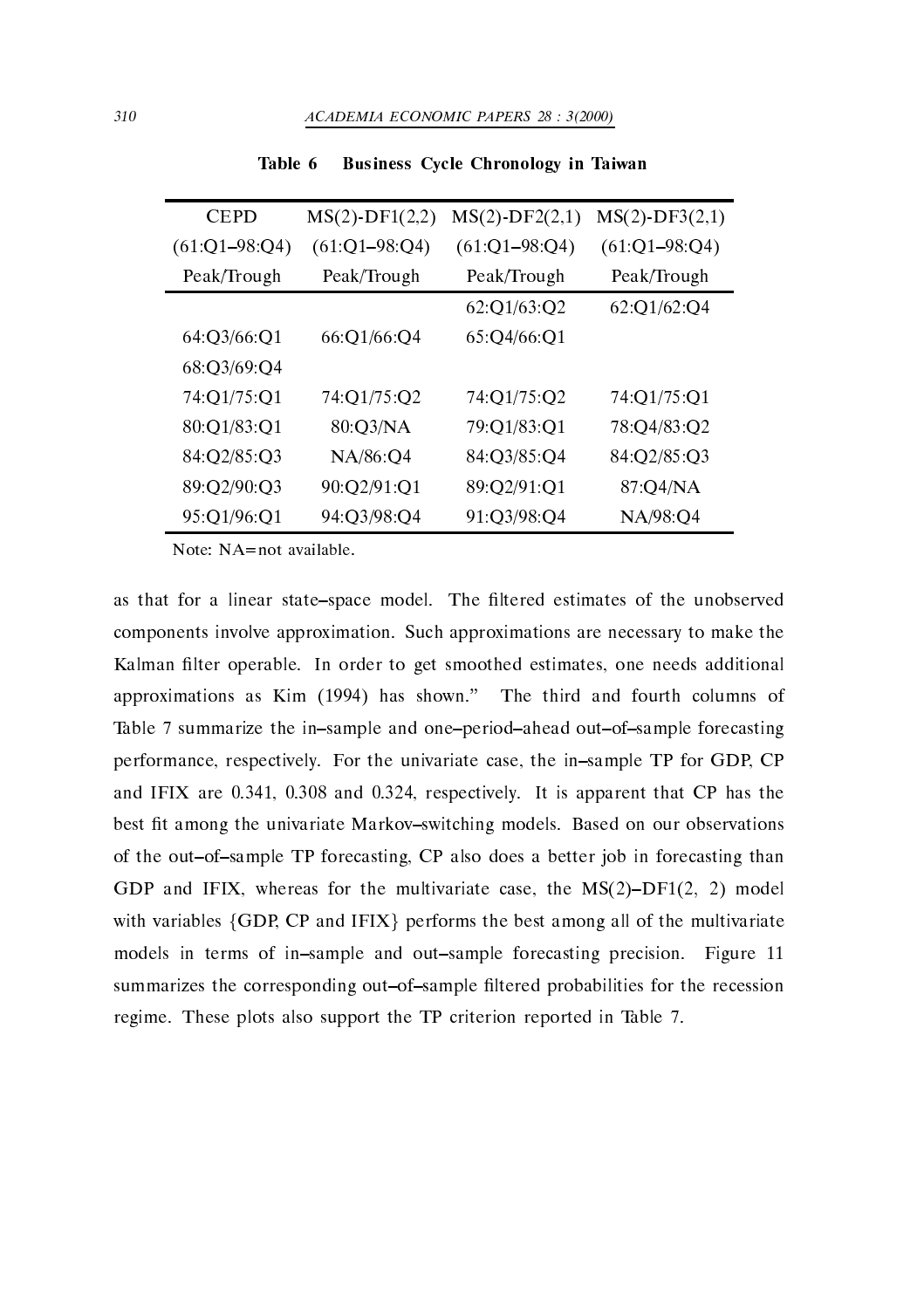

Figure 11 The Out-of-Sample Filtered Probability for the Recession Regime of Empirical Models

This paper builds upon the ideas set forth by Diebold and Rudebusch and estimates a multivariate dynamic Markov-switching factor model for a vector of macroeconomic variables. The approach adopted captures both the idea of the business cycle being depicted by co-movements in several macroeconomic variables and the asymmetric nature of business cycle phases. The univariate Markov-switching models are also estimated for reference purpose. We transform the empirical models into a statespace representation and adopt Kims - algorithm to implement the estimation. The empirical results suggest that the business cycle chronologies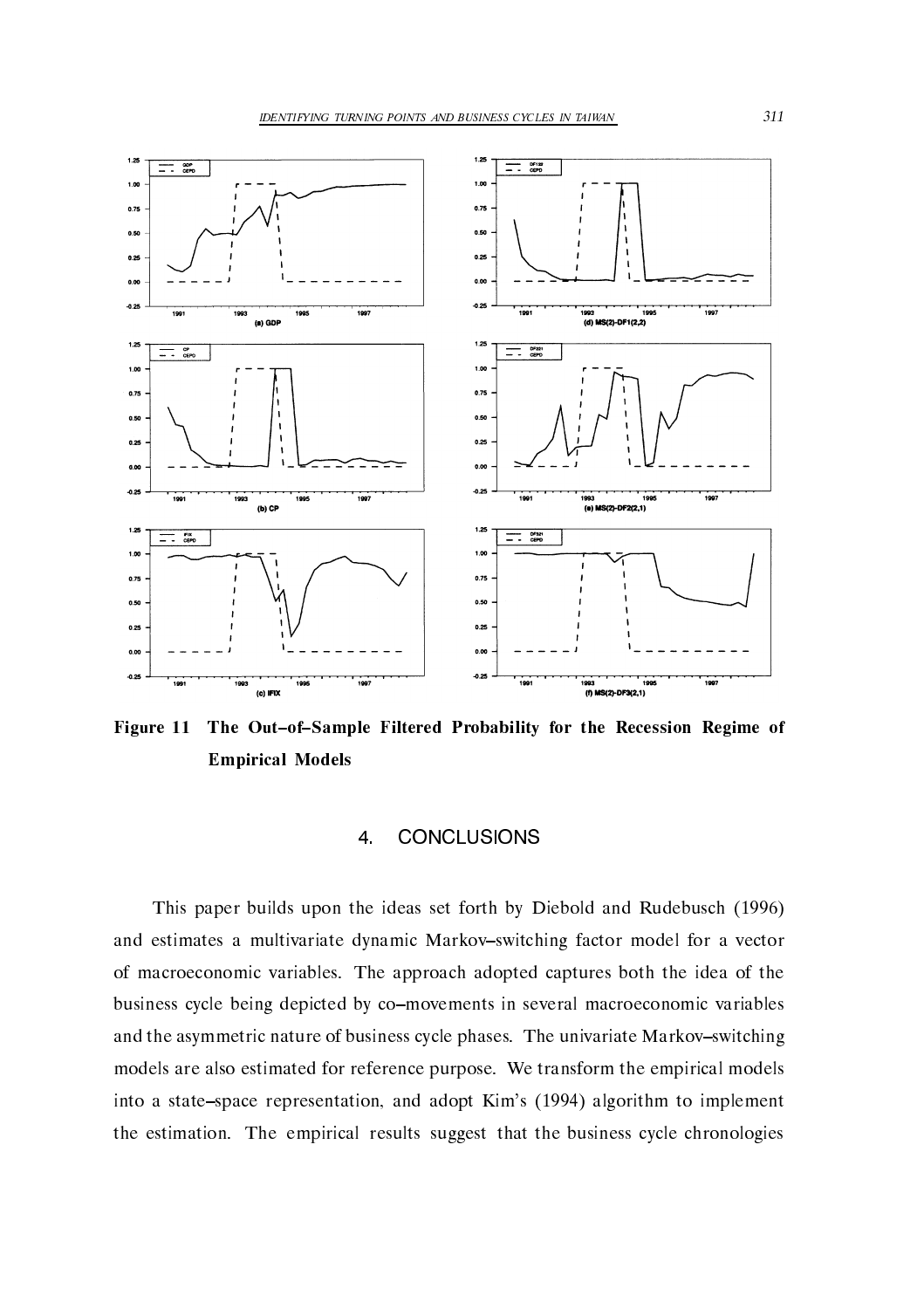| Models               | $Log-Lik.$ |                       |       | BIC TP (In-sample) TP (Out-sample) |
|----------------------|------------|-----------------------|-------|------------------------------------|
| GDP                  |            | $-299.907$ $-307.503$ | 0.341 | 0.409                              |
| CР                   |            | $-251.262 -257.773$   | 0.308 | 0.402                              |
| <b>IFIX</b>          |            | $-482.262 - 489.858$  | 0.324 | 0.418                              |
| $MS(2)$ -DF1 $(2,2)$ | $-10.621$  | $-34.493$             | 0.284 | 0.401                              |
| $MS(2)$ -DF2 $(2,1)$ | $-18.142$  | $-38.759$             | 0.298 | 0.478                              |
| $MS(2)$ -DF3 $(2,1)$ | $-48.369$  | -68.986               | 0.336 | 0.540                              |

Table 7 Forecasting Performance

identified by the multivariate Markov-switching factor model in terms of GDP, consumption and investment are more consistent with the CEPD-defined chronologies than they are in terms of the univariate Markov-switching models, especially for the post-based and periodic control of the control of the control of the control of the control of the control of the control of the control of the control of the control of the control of the control of the control of the con

The method we employ in this paper is the approximate maximum-likelihood estimation method used by Kim - to estimate the nonlinear dynamic factor model of the business cycle and noted by Kim and Nelson (Actory, Nelson Age the maximum-likelihood estimation based on approximations to the Kalman filter is straightforward to implement, it is difficult to judge the effects of the approximations on the parameter estimates and on inferences pertaining to the unobserved common component  $n_t$  and the unobserved states  $S_t$ . They suggested using Gibbs sampler approach to estimate the empirical models. Furthermore, the business cycle chronologies identified by the CEPD are based on the coincident index. The coincident indicator is composed of six important components, i.e., the industrial production index, manufacturing sales, average monthly wages and salaries, bank clearing, the quantum of domestic traffic and the manufacturing production index. For the empirical investigation of each component of the coincident index in Taiwan the reader may refer to Lin and Huang (I) is the first component model and the component of  $\mathbb{R}^n$ not take care of the nonlinearity feature of the business cycle. Further research on this issue involving applying the Gibbs sampler approach remains a high priority on our research agenda for the near future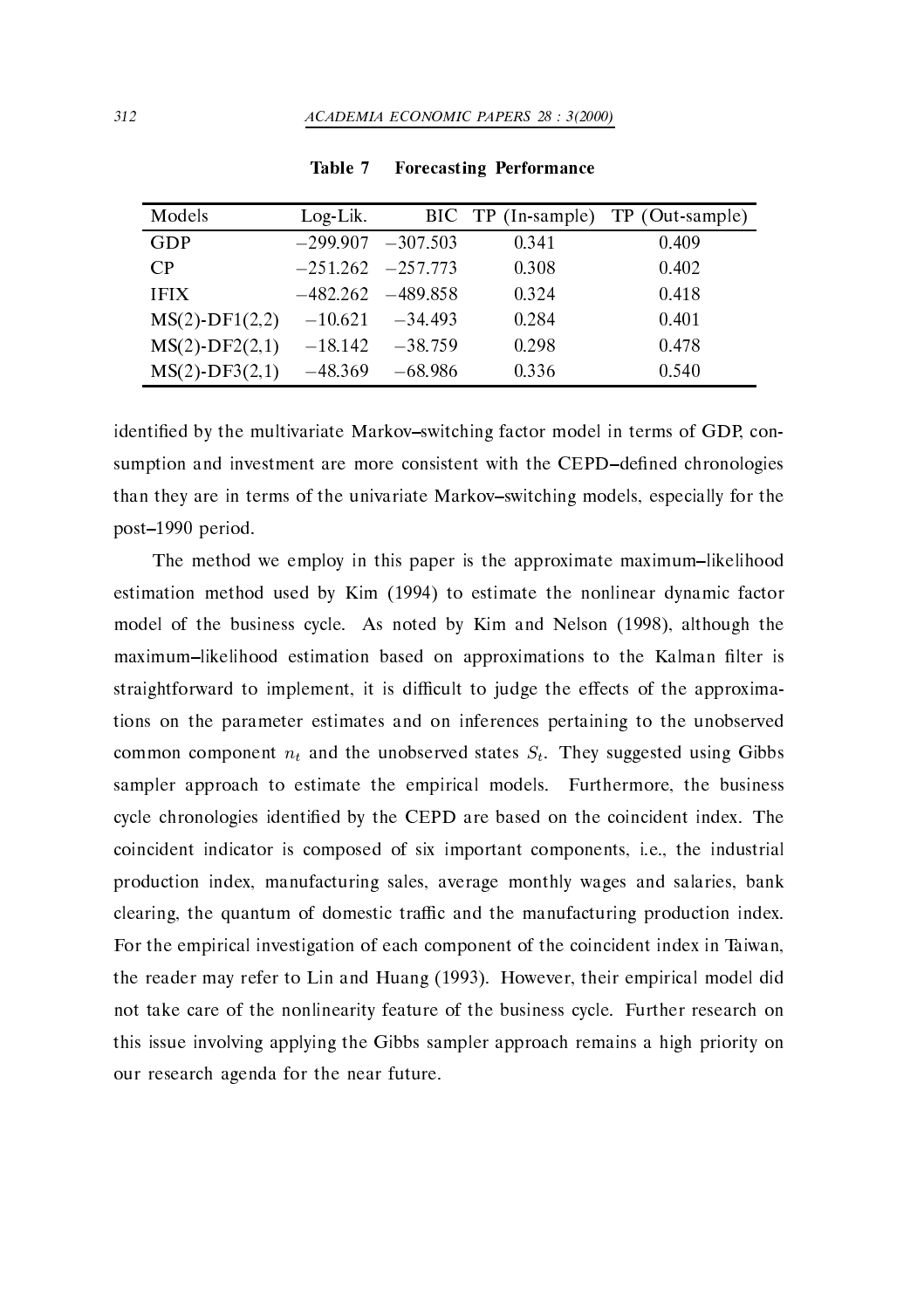### **REFERENCES**

- Bolding Turning Dating Points in the Business Cycle, Induced Journal of Business Co  $97 - 131.$
- $\mathcal{M} = \mathcal{M}$ Bureau of Economic Research.
- chauvet M (1999), consideration communication of Business Cycle Dynamics with Factor Structure and Regime Switching," International Economic Review, 39, 969-996.
- chen Sw and Sw and Julian Sweeten and Julian Communications in Taiwan with Time Varying and Time Varying and T Markov Switching Models," Academia Economic Papers, 28, 17-42.
- Diebold F X JH Lee and G C Weinbach Regime Switching with TimeVarying Transition Probabilities in C Hargreaves ed Nonstationary Time Series Analysis and Cointegration, 283-302. Oxford: Oxford University Press.
- <u>stative</u>, so see that statistically the Leading Indicator **C**ontinuous and the Leading Indicator of the Leading Indian Secondary Common Secondary Common Secondary Common Secondary Common Secondary Common Secondary Common Business, 62, 369-391.
- diebold F X and G D Rudebusch in die bold F D Rudebusch und G D Rudebusch und die bolden auch die Stadt eine E Perspective," The Review of Economics and Statistics, 78, 67-77.
- Franses P H and R Paap Does Seasonality Inuence the Dating of Business Cycle Turning Points?" Journal of Macroeconomics, 21, 79-92.
- Friedman M The Optimum Quantity of Money and Other Essays ch Chicago: Aldine.
- Friedman M The Plucking Model of Business Fluctuations Revised Economic Inquiry, 31, 171-177.
- Garcia R Asymptotic Null Distribution of the Likelihood Ratio Test in Markov Switching Model," International Economic Review, 39, 763-788.
- $\blacksquare$  and  $\blacksquare$  and  $\blacksquare$  and  $\blacksquare$ of Economic Time Series," International Economic Review, 22, 37-54.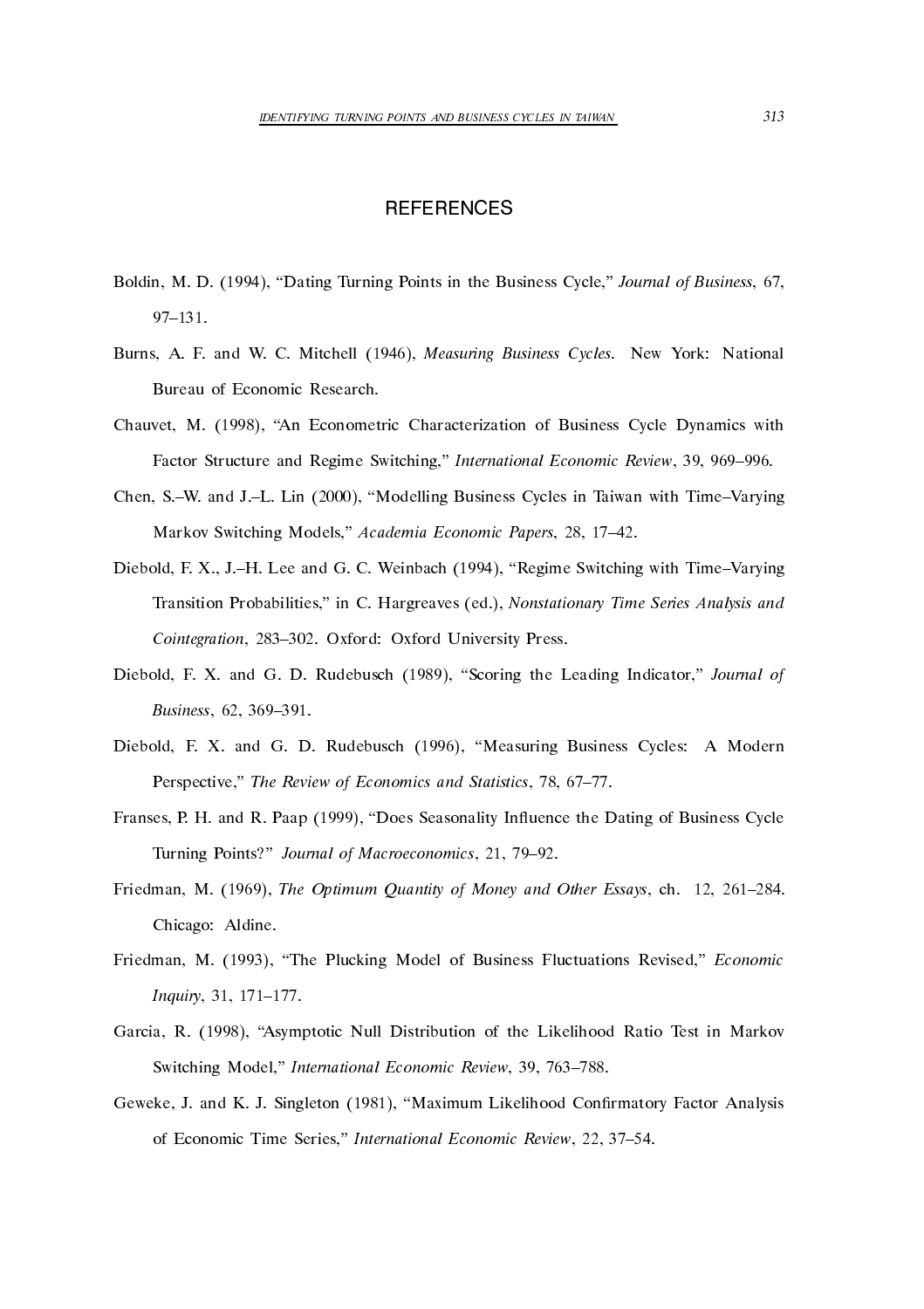Gordon, Survey (1999), Survey Chicago Business Cycle Chicago Pressury of Chicago Pressury (1999)

- Hamilton J D A New Approach to the Economic Analysis of Nonstationary Time Series and the Business Cycle," *Econometrica*, 57, 357-384.
- $\mathcal{A}$  do  $\mathcal{A}$  and  $\mathcal{A}$  and  $\mathcal{A}$  and  $\mathcal{A}$  and  $\mathcal{A}$  and  $\mathcal{A}$  and  $\mathcal{A}$ of Business, 69, 27-49.
- Hansen B E The Likelihood Ratio Test under Nonstandard Conditions Testing the Markov Switching Model of GNP," Journal of Applied Econometrics, 7, S61-S82.
- Hansen B E Erratum The Likelihood Ratio Test under Nonstandard Conditions Testing the Markov Switching Model of GNP," Journal of Applied Econometrics, 11, 195-198.
- Huang CH Phases and Characteristics of Taiwan Business Cycles A Markov Switching Analysis," Taiwan Economic Review, 27, 185-213.
- Huang YL CM Kuan and K S Lin Identifying the Turning Points and Business Cycles and Forecasting Real GNP Growth Rate in Taiwan," Taiwan Economic Review, 26, 431-457.
- Hylleberg S R F Engle C W J Granger and B S Yoo Seasonal Integration and Cointegration," Journal of Econometrics, 44, 215-238.
- Kaufmann S Measuring Business Cycles with a Dynamic Markovswitching Factor Model," unpublished manuscript.
- kim Care Linear Models with Markovski markovski markovski matematici (and the economic second contract of  $\mathbb{R}^n$  $60.1 - 22.$
- Kim CJ and C R Nelson Business Cycle Turning Points a New Coincident Index and Tests of Duration Dependence Based on a Dynamic Factor Model with Regime Switching," The Review of Economics and Statistics, 80, 188–201.
- $\mathcal{F}$  and  $\mathcal{F}$  and  $\mathcal{F}$  and  $\mathcal{F}$  and  $\mathcal{F}$  and  $\mathcal{F}$  and  $\mathcal{F}$  and  $\mathcal{F}$  and  $\mathcal{F}$  and  $\mathcal{F}$  and  $\mathcal{F}$  and  $\mathcal{F}$  and  $\mathcal{F}$  and  $\mathcal{F}$  and  $\mathcal{F}$  and  $\mathcal{F}$  and  $\mathcal{F}$  and Tests and Estimates of Permanent and Transitory Components Journal of Money- Credit and Banking, 31, 317-334.
- Kim MJ and JS Yoo New Index of Coincident Indicators A Multivariate Markov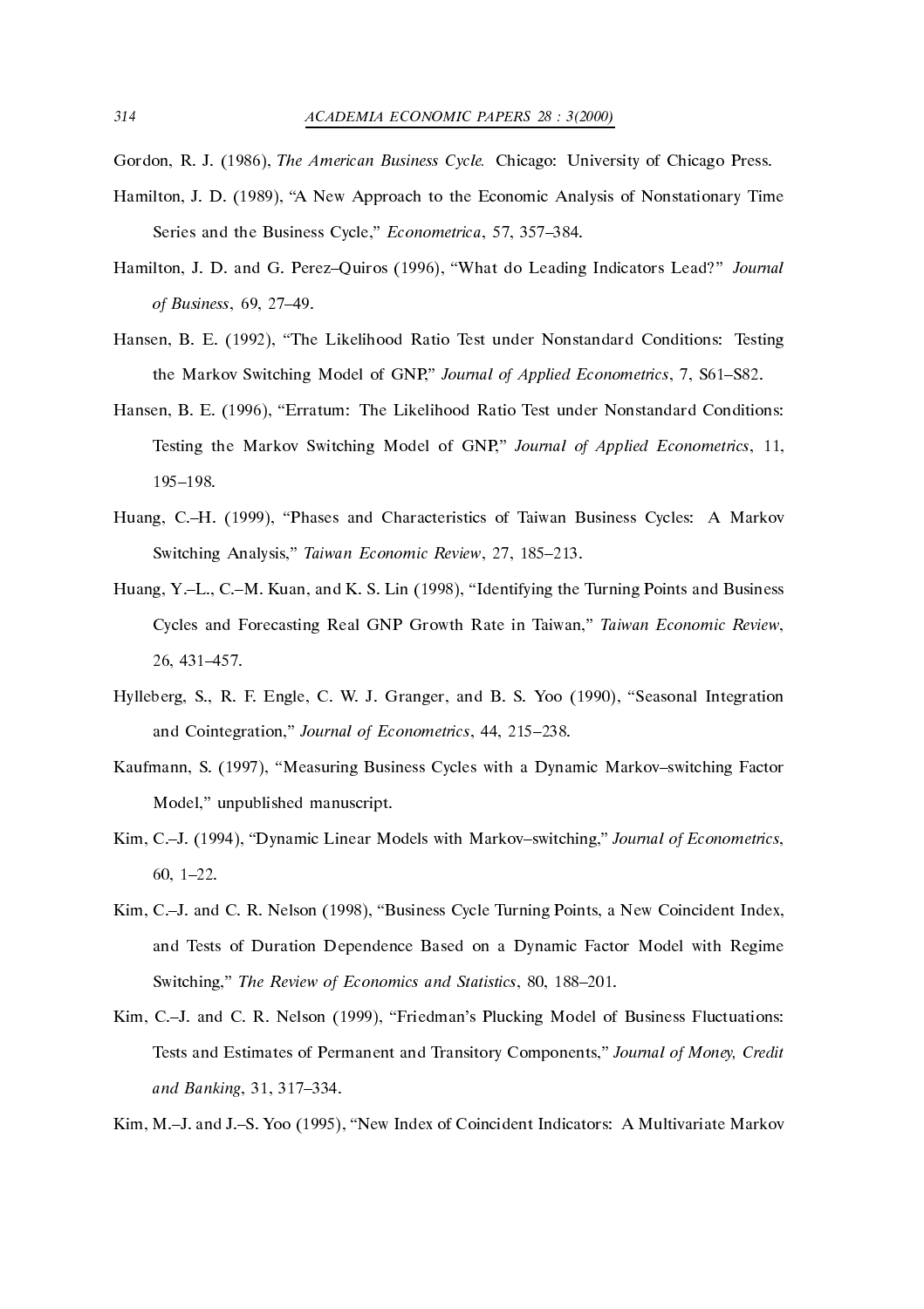Switching Factor Model Approach," Journal of Monetary Economics, 36, 607–630.

- Lin JL and SW Chen How Useful Are the Leading and Coincident Indexes in Taiwan? An Empirical Analysis with Bivariate Markov Switching Models," unpublished manuscript
- $\blacksquare$ and Coincident Economic Indicators: 1968–1991," Taiwan Economic Review, 21, 123–160.
- Lucas R E Understanding Business Cycle in K Brunner and A Meltzer eds Stabilization of the Domestic and International Economy, Carnegie-Rochester Series on Public Policy 5, 7-29.
- Maddala G S and IM Kim Unit Roots- Cointegration and Structural Change United Kingdom: Cambridge University Press.
- Mullineux A D G Dickinson and WS Peng Business Cycles Theory and Evidence oxford Publishers Publishers Publishers Publishers Publishers Publishers Publishers Publishers Publishers Publ
- stock, it can make the form that  $\{x_i, x_{i}\}$  , commonly common common the Million Trendship (1999) and the American Statistical Association, 83, 1097-1107.
- Stock J H and M W Watson New Indexes of Coincident and Leading Economic Indicators in O Blanchard and S Fischer eds NBER Macroeconomics Annual Cambridge. MA: MIT Press.
- stock, it can man first which is the coincident model of the Coincident and Coincident Coincidents. Indicators in K Lahiri and G H Moore eds Leading Economics Indicators New Approach and Forecasting Records. Cambridge: Cambridge University Press.
- Stock J H and M W Watson A Procedure for Predicting Regressions with Leading Indicators: Econometric Issues and Recent Experience," in J. H. Stock and M. W. Watson eds Business Cycle- Indicators and Forecasting Chicago University of Chicago Press for NBER
- water when the  $\mathcal{L}_1$  and  $\mathcal{L}_2$  is a matrix  $\mathcal{L}_3$  in a matrix in a macroecology in a macroecology in a matrix  $\mathcal{L}_3$ nomic Index Model," Journal of Monetary Economics, 13, 165-181.

Zarnowitz V and G Moore The Development and Role of the National Bureau of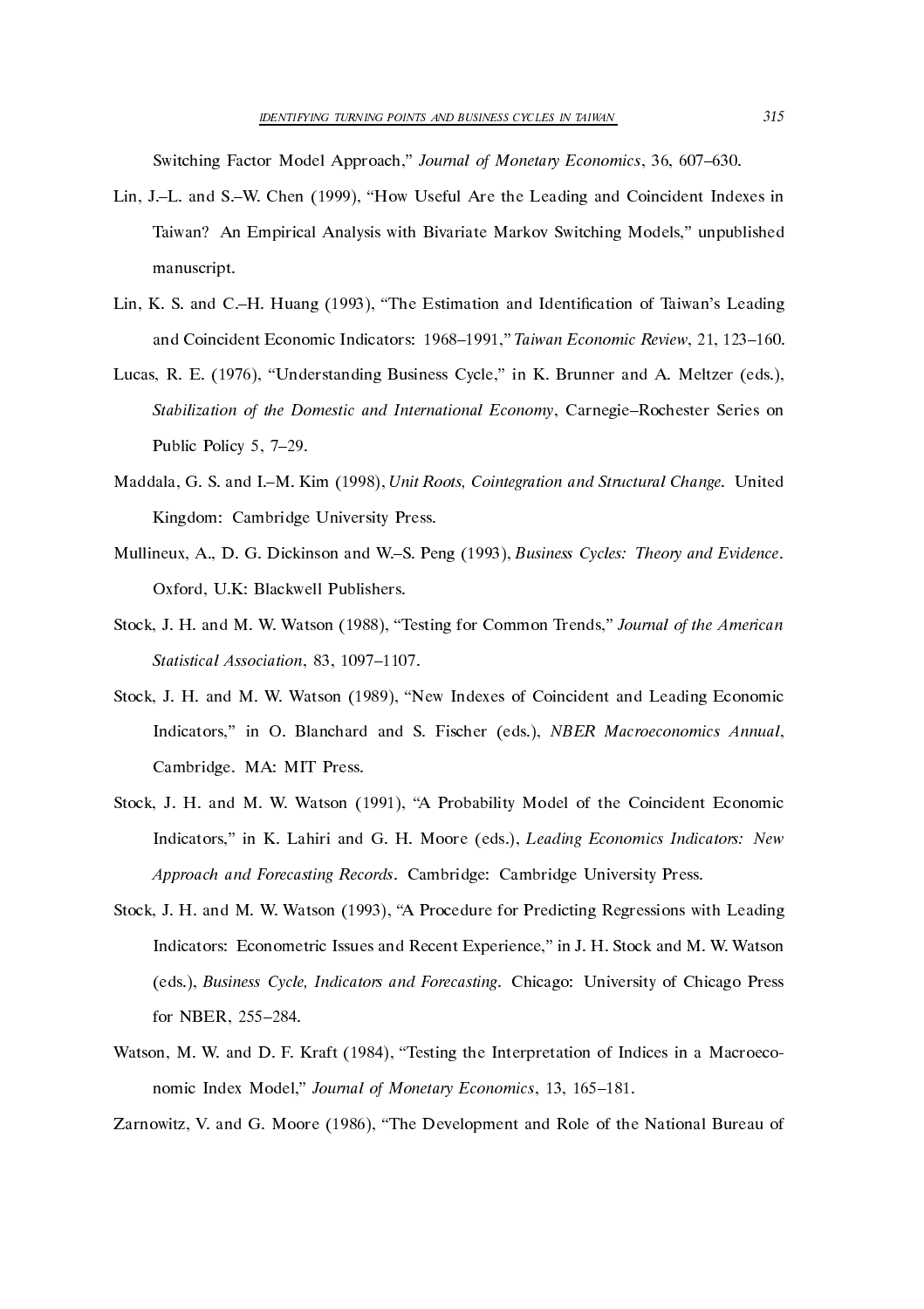economic researchs Business Cycle Chronologies, the Research (Pas) researches in R Gordon editors in R Gordon Business Cycle: Continuity and Change. Chicago: University of Chicago Press.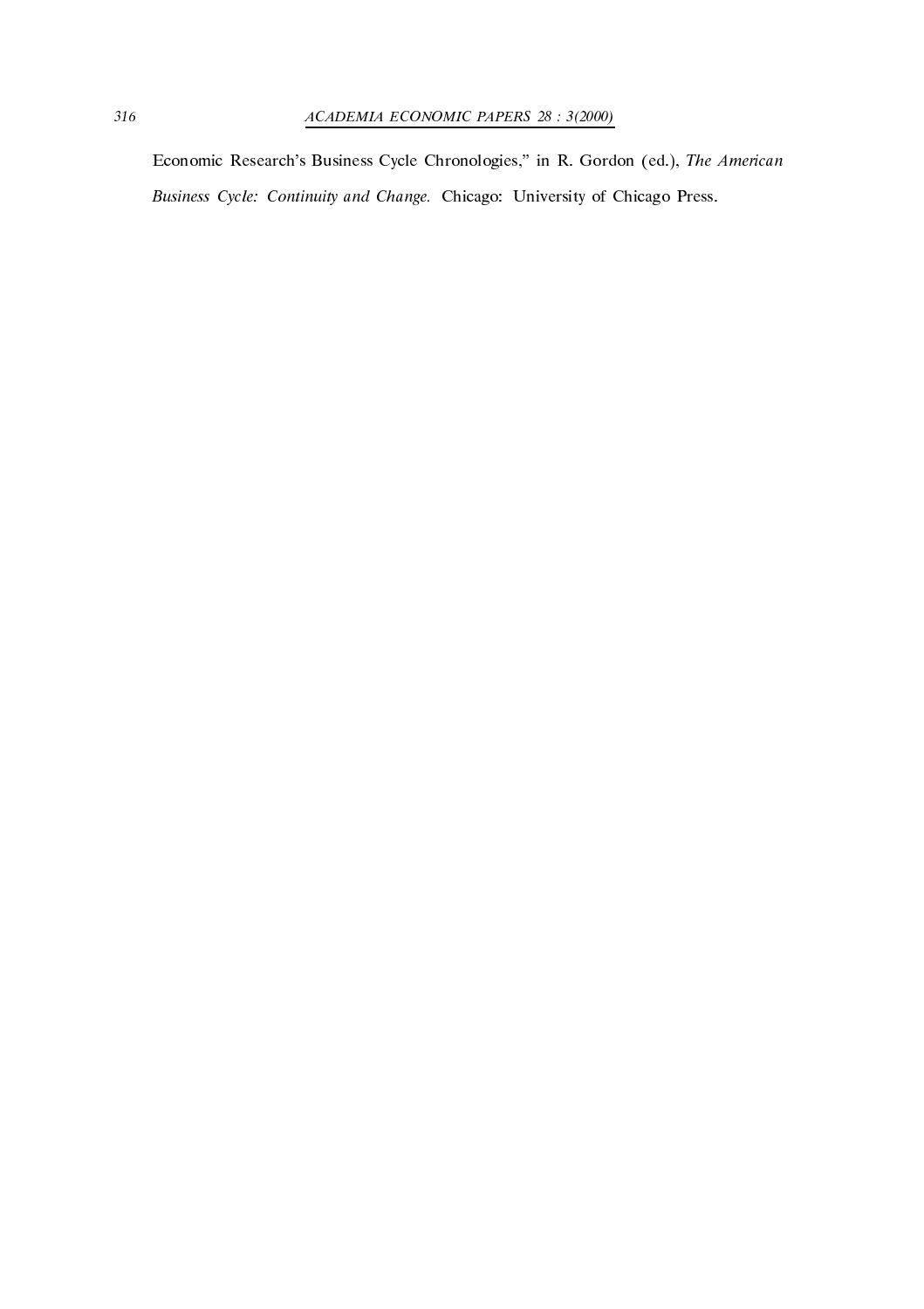### Appendix : Estimation and Algorithm

In this appendix we discuss the estimation of the model based on Kims a provided provided on the model of the MLE. Basically, Kim's algorithm is a synthesis of Hamilton's filter and the Kalman filter. For example, the multivariate dynamic Markov-switching factor model with  $y_t = [y_{1t} \ y_{2t} \ y_{3t}]'$ , and AR common factor and AR idiosyncratic components may be depicted as follows

$$
\mathbf{y}_t = \mathbf{H}_t \boldsymbol{\xi}_t \tag{13}
$$

$$
\boldsymbol{\xi}_t = \mathbf{F}_t \boldsymbol{\xi}_{t-1} + \boldsymbol{\beta}_{S_t} + \mathbf{u}_t \tag{14}
$$

$$
\mathbf{H}_{t} = \left[ \begin{array}{cccccc} \gamma_{1} & \gamma_{11} & \gamma_{12} & 1 & 0 & 0 & 0 & 0 & 0 \\ \gamma_{2} & \gamma_{21} & \gamma_{22} & 0 & 0 & 1 & 0 & 0 & 0 \\ \gamma_{3} & 0 & 0 & 0 & 0 & 0 & 0 & 1 & 0 \\ \gamma_{4} & 0 & 0 & 0 & 0 & 0 & 0 & 0 & 0 \\ \end{array} \right], \ \mathbf{F}_{t} = \left[ \begin{array}{cccccc} \phi_{1} & \phi_{2} & 0 & 0 & 0 & 0 & 0 & 0 & 0 \\ 1 & 0 & 0 & 0 & 0 & 0 & 0 & 0 & 0 \\ 0 & 1 & 0 & 0 & 0 & 0 & 0 & 0 & 0 \\ 0 & 0 & 0 & \phi_{11} & \phi_{12} & 0 & 0 & 0 & 0 \\ 0 & 0 & 0 & 1 & 0 & 0 & 0 & 0 & 0 \\ 0 & 0 & 0 & 0 & 0 & 0 & 0 & 0 & 0 \\ 0 & 0 & 0 & 0 & 0 & 0 & 0 & 0 & 0 \\ 0 & 0 & 0 & 0 & 0 & 0 & 0 & 0 & 1 \\ 0 & 0 & 0 & 0 & 0 & 0 & 0 & 0 & 1 \end{array} \right],
$$

$$
\pmb{\xi}_t = \left[\begin{array}{c} n_t \\ n_{t-1} \\ n_{t-2} \\ z_{1,t} \\ z_{1,t-1} \\ z_{2,t} \\ z_{3,t-1} \\ z_{3,t-1} \end{array}\right], \ \ \beta_{S_t} = \left[\begin{array}{c} \beta_{S_t} \\ 0 \\ 0 \\ 0 \\ 0 \\ 0 \\ 0 \\ 0 \end{array}\right], \ \ \mathbf{u}_t = \left[\begin{array}{c} \eta_t \\ 0 \\ 0 \\ 0 \\ \varepsilon_{1t} \\ 0 \\ 0 \\ 0 \\ 0 \end{array}\right] \mathbf{v}_t = \left[\begin{array}{cccc} \sigma_{\eta}^2 & 0 & 0 & 0 & 0 & 0 & 0 & 0 & 0 \\ 0 & 0 & 0 & 0 & 0 & 0 & 0 & 0 \\ 0 & 0 & 0 & 0 & 0 & 0 & 0 & 0 \\ 0 & 0 & 0 & 0 & 0 & 0 & 0 & 0 \\ 0 & 0 & 0 & 0 & 0 & 0 & 0 & 0 \\ 0 & 0 & 0 & 0 & 0 & 0 & 0 & 0 \\ 0 & 0 & 0 & 0 & 0 & 0 & 0 & 0 \\ 0 & 0 & 0 & 0 & 0 & 0 & 0 & 0 \\ 0 & 0 & 0 & 0 & 0 & 0 & 0 & 0 & 0 \\ 0 & 0 & 0 & 0 & 0 & 0 & 0 & 0 & 0 \\ 0 & 0 & 0 & 0 & 0 & 0 & 0 & 0 & 0 \\ 0 & 0 & 0 & 0 & 0 & 0 & 0 & 0 & 0 \\ 0 & 0 & 0 & 0 & 0 & 0 & 0 & 0 & 0 \\ 0 & 0 & 0 & 0 & 0 & 0 & 0 & 0 & 0 \\ 0 & 0 & 0 & 0 & 0 & 0 & 0 & 0 & 0 \end{array}\right].
$$

where  $\mathbf{Q} = \mathrm{E}(\mathbf{u}_t \mathbf{u}'_t)$ . Given a realization of the state variables at time t and  $t - 1$  ( $S_t = j$ and  $S_{t-1} = i$ , where i, j = 0 or 1) and using the notation  $Z_{t|t-1}^{(i,j)}$  to denote the variable Z as being conditional upon the information available up to  $t - 1$  and the realized states j and i, the Kalman filter can be represented as follows.

$$
\xi_{t|t-1}^{(i,j)} = \mathbf{F}_t \xi_{t-1|t-1}^{(i)} + \beta_{S_t}^{(j)}
$$
(15)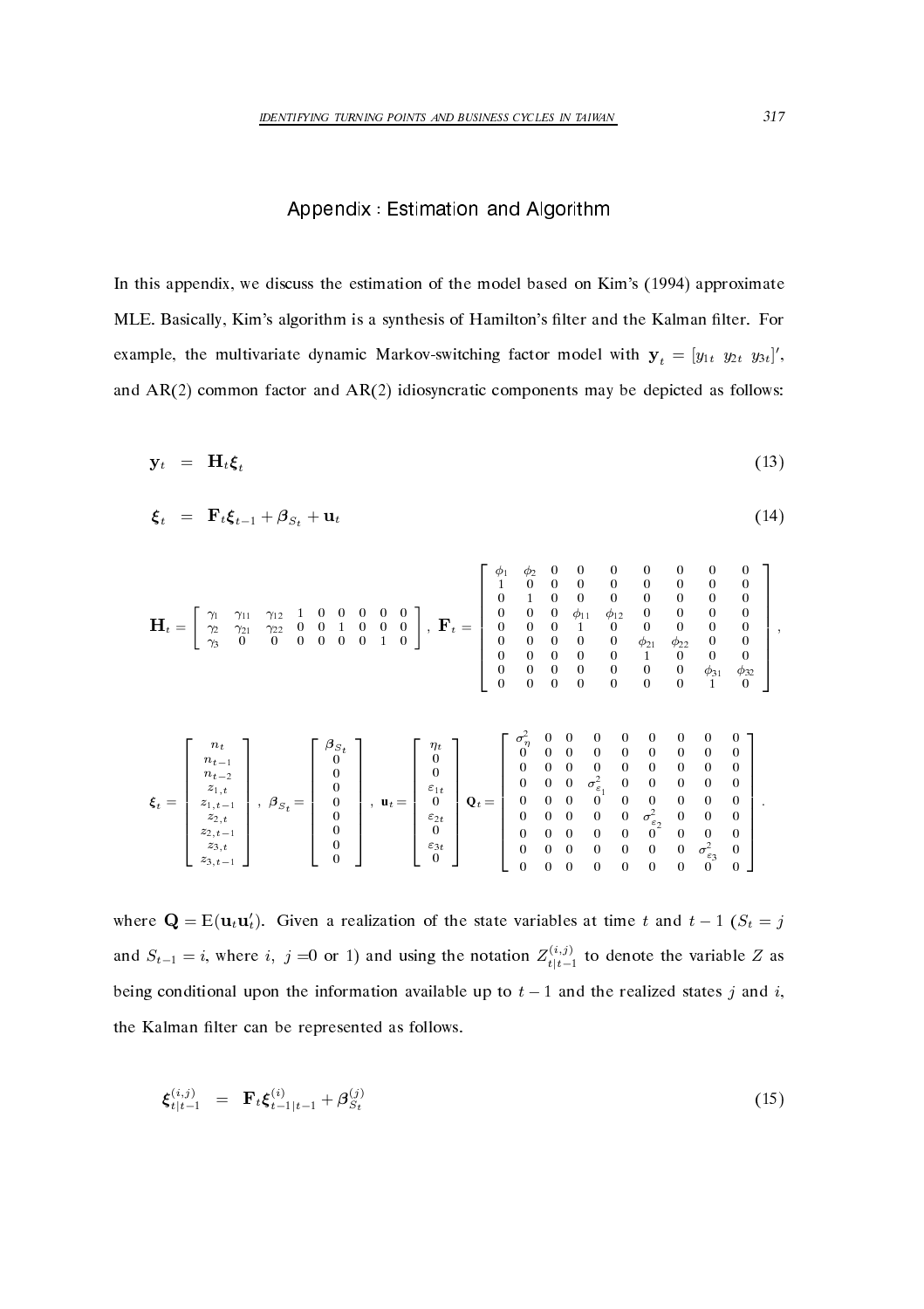$$
\mathbf{P}_{t|t-1}^{(i,j)} = \mathbf{F}_t \mathbf{P}_{t-1|t-1}^{(i)} \mathbf{F}_t' + \mathbf{Q}_t \tag{16}
$$

$$
\xi_{t|t}^{(i,j)} = \xi_{t|t-1}^{(i,j)} + \mathbf{K}_t^{(i,j)} \eta_{t|t-1}^{(i,j)}
$$
(17)

$$
\mathbf{P}_{t|t}^{(i,j)} = (\mathbf{I} - \mathbf{K}_t^{(i,j)} \mathbf{H}_t) \mathbf{P}_{t|t-1}^{(i,j)} \tag{18}
$$

$$
\eta_{t|t-1}^{(i,j)} = \mathbf{y}_t - \mathbf{H}_t \boldsymbol{\xi}_{t|t-1}^{(i,j)}
$$
(19)

$$
\mathbf{W}_{t|t-1}^{(i,j)} = \mathbf{H}_t \mathbf{P}_{t|t-1}^{(i,j)} \mathbf{H}_t'
$$
\n(20)

$$
\mathbf{K}_t^{(i,j)} = \mathbf{P}_{t|t-1}^{(i,j)} \mathbf{H}_t' (\mathbf{W}_{t|t-1}^{(i,j)})^{-1}
$$
(21)

where equations (se) where  $\mu$  are the prediction formulations (se) when (se) where  $\mu$ updating formulae and equation (21) is the Kalman gain.  $\eta_{t|t-1}^{(i,j)}$  is the conditional forecast error of  $y_t$  based on information up to  $t-1$ , and  $\mathbf{W}_{t|t-1}^{(i,j)}$  is the conditional variance of forecast error  $\eta_{t|t-1}^{(i,j)}$ . As noted by Harrison and Stevens (1976), each iteration of the above Kalman filtering produces a 2-fold increase in the number of cases to consider. Kim (1994) provided a fast approximation algorithm applicable to this problem The idea is to collapse the dimension of the  $(2 \times 2)$  posteriors  $(\xi_{t|t}^{(i,j)}$  and  $\mathbf{P}_{t|t}^{(i,j)})$  to two posteriors  $(\xi_{t|t}^{(j)}$  and  $\mathbf{P}_{t|t}^{(j)})$ by taking weighted averages over states at  $t - 1$ . That is,

$$
\boldsymbol{\xi}_{t|t}^{(j)} = \frac{\sum_{S_{t-1}=0}^{1} \Pr[S_t = j, S_{t-1} = i | \psi_t] \times \boldsymbol{\xi}_{t|t}^{(i,j)}}{\Pr[S_t = j | \psi_t]}
$$
(22)  

$$
\mathbf{P}_{t|t}^{(j)} = \frac{\sum_{S_{t-1}=0}^{1} \Pr[S_t = j, S_{t-1} = i | \psi_t] \times \{ \mathbf{P}_{t|t}^{(i,j)} + (\boldsymbol{\xi}_{t|t}^{(j)} - \boldsymbol{\xi}_{t|t}^{(i,j)}) (\boldsymbol{\xi}_{t|t}^{(j)} - \boldsymbol{\xi}_{t|t}^{(i,j)})'\}}{\Pr[S_t = j | \psi_t]}
$$
(23)

where  $\psi_t$  refers to information available at time t. Following Hamilton (1989, 1990), the filter can be obtained using Bayes's theorem.

$$
\Pr[S_t = j, \ S_{t-1} = i | \psi_t] = \frac{\Pr[\mathbf{y}_t, S_t = j, S_{t-1} = i | \psi_{t-1}]}{\Pr[\mathbf{y}_t | \psi_{t-1}]}
$$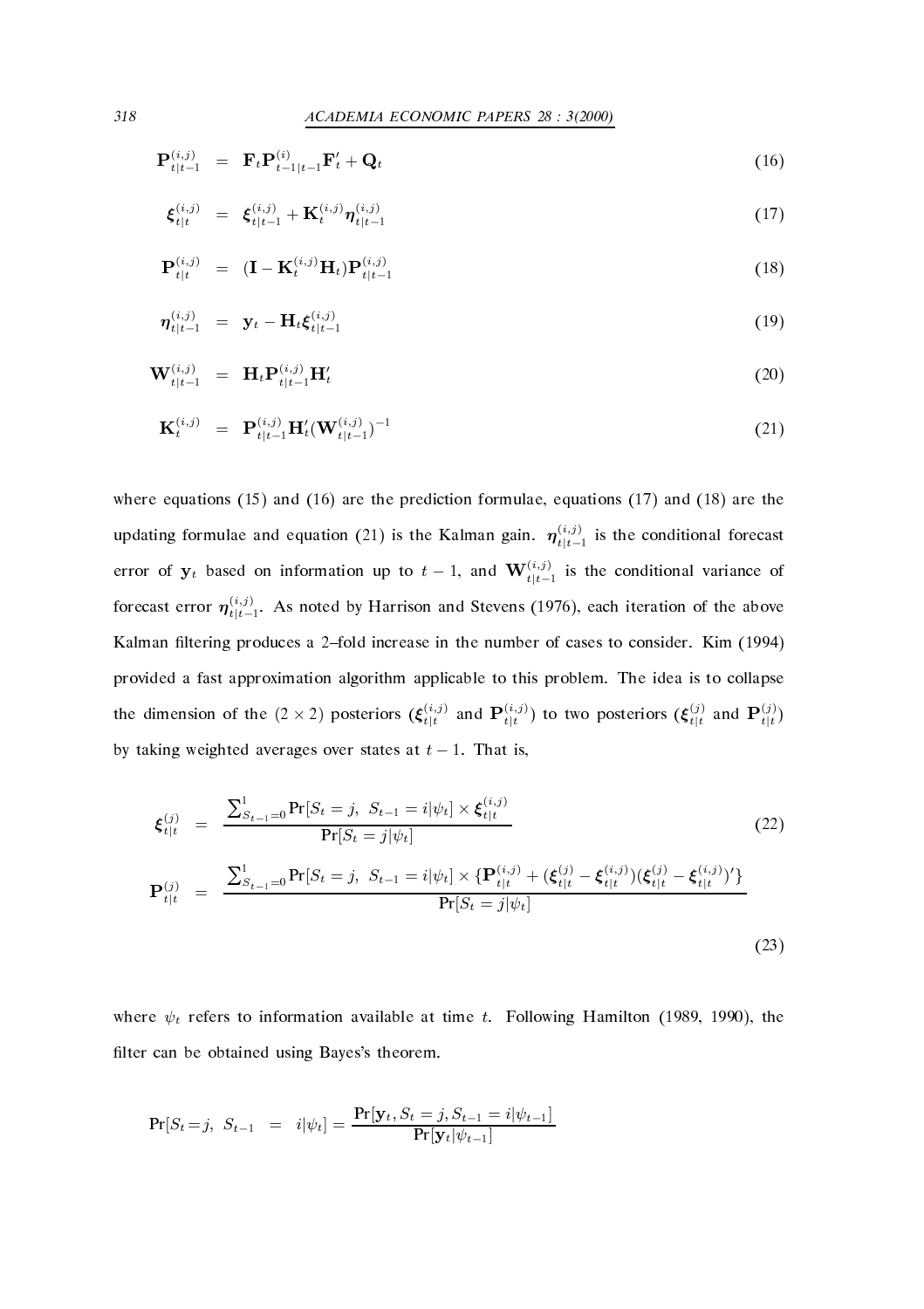IDENTIFYING TURNING POINTS AND BUSINESS CYCLES IN TAIWAN 519

$$
= \frac{f[\mathbf{y}_t|S_t=j, S_{t-1}=i, \psi_{t-1}] \times \Pr[S_t=j, S_{t-1}=i|\psi_{t-1}]}{\Pr[\mathbf{y}_t|\psi_{t-1}]}
$$
(24)

where

$$
f[\mathbf{y}_t|S_t = j, S_{t-1} = i, \psi_{t-1}] = (2\pi)^{-N/2} |\mathbf{W}_{t|t-1}^{(i,j)}|^{-1/2}
$$

$$
\times \exp\{-\frac{1}{2} \boldsymbol{\eta}_{t|t-1}^{(i,j)'} (\mathbf{W}_{t|t-1}^{(i,j)})^{-1} \boldsymbol{\eta}_{t|t-1}^{(i,j)}\}
$$
(25)

The smoothed probabilities,  $p(S_t|\psi_T)$ , on the other hand are the conditional probabilities which are based on data available through the whole sample at future date  $T$ , and amount to

$$
Pr[S_{t+1} = k, S_t = j | \psi_T] \approx \frac{Pr[S_{t+1} = k | \psi_T] \times Pr[S_t = j | \psi_t] \times Pr[S_{t+1} = k | S_t = j]}{Pr[S_{t+1} = k | \psi_t]} \tag{26}
$$

$$
Pr[S_t = j | \psi_T] = \sum_{S_{t+1}=0}^{1} Pr[S_{t+1} = k, S_t = j | \psi_T]
$$
 (27)

The approximate sample conditional log-likelihood is

$$
LL = \ln f(\mathbf{y}_T, \mathbf{y}_{T-1}, \cdots | \psi_0) = \sum_{t=1}^T \ln f(\mathbf{y}_t | \psi_{t-1})
$$
\n(28)

The approximate ML estimates of the model can be obtained by maximizing the log-likelihood with respect to the unknown parameters